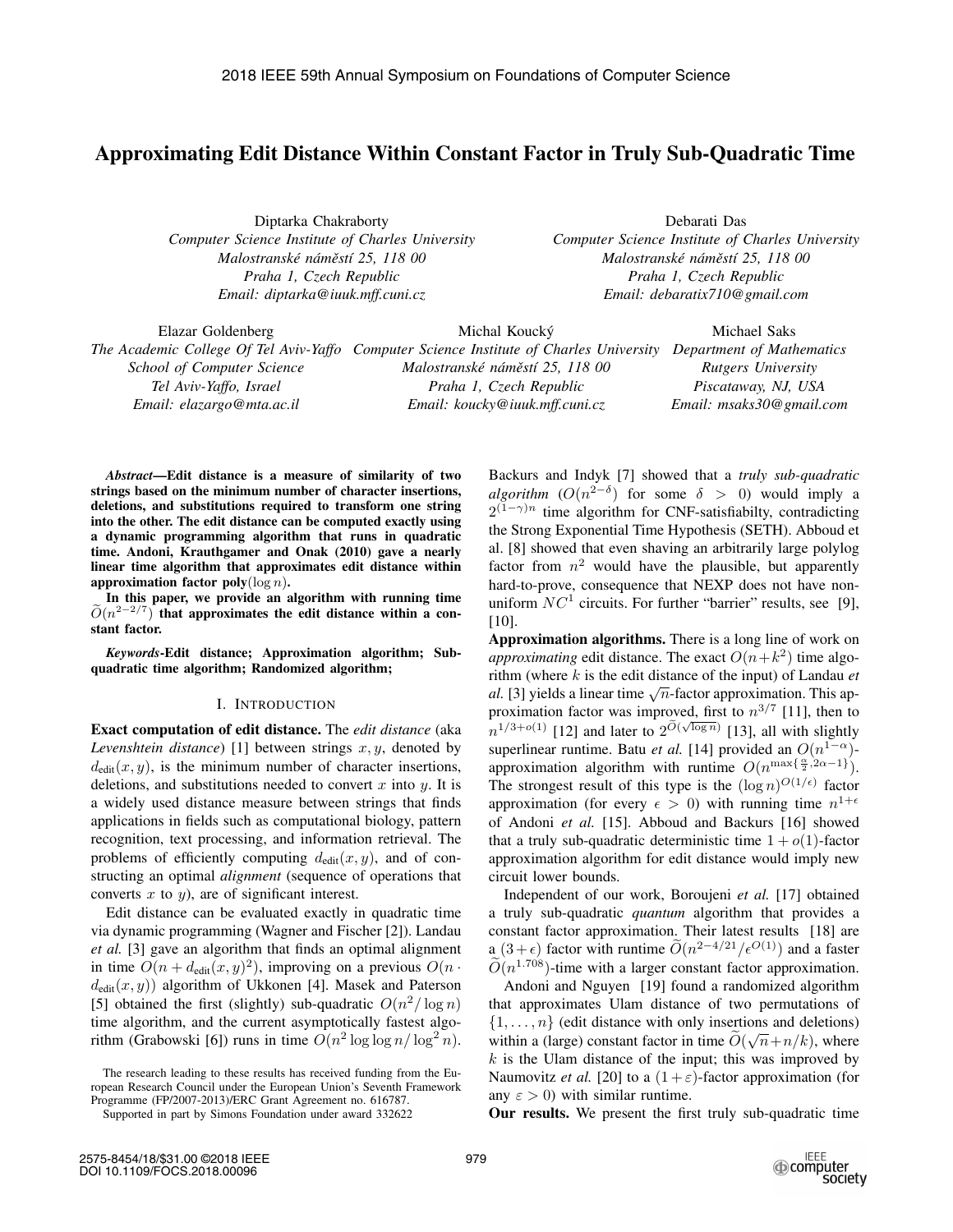*classical* algorithm that approximates edit distance within a constant factor.

Theorem 1. *There is a randomized algorithm* ED-UB *that on input strings* x, y *of length* <sup>n</sup> *over any alphabet* Σ *outputs an upper bound on*  $d_{edit}(x, y)$  *in time*  $O(n^{12/7})$  *that, with probability at least*  $1 - n^{-5}$  *is at most a fixed constant probability at least*  $1 - n^{-5}$ *, is at most a fixed constant multiple of*  $d_{edit}(x, y)$ *.* 

If the output is  $U$ , then the algorithm has implicitly found an alignment of cost at most  $U$ . The algorithm can be modified to explicitly output such an alignment.

The approximation factor proved in this preliminary version is 1680, can be greatly improved by tweaking parameters. We believe, but have not proved, that with sufficient care the algorithm can be modified (with no significant increase in runtime) to get  $(3 + \epsilon)$  approximation.

Theorem 1 follows from:

**Theorem 2.** *For every*  $\theta \in [n^{-1/5}, 1]$ *, there is a randomized algorithm*  $GAP-UB_{\theta}$  *that on input strings* x, y of length n *outputs*  $u = \mathbf{GAP\text{-}UB}_{\theta}(x, y)$  *such that:* (1)  $d_{edit}(x, y) \leq u$ *and* (2) on any input with  $d_{edit}(x, y) \leq \theta n$ ,  $u \leq 840\theta n$  with *probability at least*  $1 - n^{-7}$ *. The runtime of*  $GAP-UB_{\theta}$  *is*  $\tilde{O}(n^{2-2/7}\theta^{4/7})$ .

The name  $GAP-UB_{\theta}$  reflects that this is a "gap algorithm", which distinguishes inputs with  $d_{\text{edit}}(x, y) \leq \theta n$ (where the output is at most  $840\theta n$ ), and those with  $d_{\text{edit}}(x, y) > 840\theta n$  (where the output is greater than  $840\theta n$ ).

Theorem 1 follows via a routine construction of ED-UB from  $GAP-UB_{\theta}$ , presented in Section V. The rest of the paper is devoted to proving Theorem 2.

The framework of the algorithm. We use a standard twodimensional representation of edit distance. Visualize  $x$  as lying on a horizontal axis and  $y$  as lying on a vertical axis, with horizontal coordinate  $i \in \{1, \ldots, n\}$  corresponding to  $x_i$  and vertical component j corresponding to  $y_j$ . The width  $\mu(I)$  of interval  $I \subseteq \{0, 1, \ldots, n\}$  is  $\max(I) - \min(I) =$  $|I| - 1$ . Also,  $x_I$  denotes the substring of x indexed by  $I - \{\min(I)\}\$ . (Note:  $x_{\min(I)}$  is not part of  $x_I$ , e.g.,  $x =$  $x_{\{0,\ldots,n\}}$ . This convention is motivated by Proposition 3.) We refer to *I* as an *x*-interval to indicate that it indexes a substring of x, and J as a y*-interval* to indicate that it indexes a substring of y. A *box* is a set  $I \times J$  where I is a x-interval and J is a y-interval;  $I \times J$  corresponds to the substring pair  $(x_I, y_J)$ .  $I \times J$  is a w-box if  $\mu(I)$  =  $\mu(J) = w$ . We often abbreviate  $d_{\text{edit}}(x_I, y_J)$  by  $d_{\text{edit}}(I, J)$ . A *decomposition* of an *x*-interval *I* is a sequence  $I_1, \ldots, I_\ell$ of subintervals with  $min(I_1) = min(I)$ ,  $max(I_\ell) = max(I)$ and for  $j \in [\ell - 1]$ ,  $\max(I_j) = \min(I_{j+1})$ .

Associated to  $x, y$  is a directed graph  $G_{x,y}$  with edge costs called a *grid graph* with vertex set  $\{0,\ldots,n\}\times\{0,\ldots,n\}$ and all edges of the form  $(i - 1, j) \rightarrow (i, j)$  (*H*-steps),  $(i, j - 1) \rightarrow (i, j)$  (V-steps) and  $(i - 1, j - 1) \rightarrow (i, j)$  (Dsteps). Every H-step or V-step costs 1, and D-steps cost 1 if  $x_i \neq y_j$  and 0 otherwise. There is a 1-1 correspondence that maps a path from  $(0, 0)$  to  $(n, n)$  to an *alignment* from x to  $y$ , i.e. a set of character deletions, insertions and substitutions that changes x to y, where an H-step  $(i - 1, j) \rightarrow (i, j)$ means "delete  $x_i$ ", a V-step  $(i, j-1) \rightarrow (i, j)$  means "insert  $y_j$  between  $x_i$  and  $x_{i+1}$ " and a D-step  $(i-1, j-1) \rightarrow (i, j)$ means replace  $x_i$  by  $y_j$ , unless they are already equal. We have:

**Proposition 3.** *The cost of an alignment, cost* $(\tau)$ *, is the sum of edge costs of its associated path*  $\tau$ *, and*  $d_{edit}(x, y)$  *is equal to cost*( $G_{x,y}$ )*, the min cost of an alignment path from*  $(0,0)$ *to* (n, n)*.*

For  $I, J \subseteq \{0, \ldots, n\}, G_{x,y}(I \times J) \cong G_{x_I, y_J}$  is the grid graph induced on  $I \times J$ , and  $d_{edit}(I, J) = cost(G_{x,y}(I \times J)).$ 

The natural high-level idea of  $GAP-UB_{\theta}$  appears (explicitly or implicitly) in previous work. The algorithm has two phases. First, the *covering phase* identifies a set R of *certified boxes* which are pairs  $(I \times J, \kappa)$ , where  $\kappa$  is an upper bound on the *normalized edit distance*  $\Delta_{\text{edit}}(x_I, y_J)$  =  $d_{\text{edit}}(x_I, y_J) / \mu(I)$ . ( $\Delta_{\text{edit}}(I, J)$  is more convenient than  $d_{\text{edit}}(I, J)$  for the covering phase.) Second, the  $min\text{-}cost$  path *phase*, takes input  $R$  and uses a straightforward customized variant of dynamic programming to find an upper bound  $U(\mathcal{R})$  on  $d_{\text{edit}}(x, y)$  in time quasilinear in  $|\mathcal{R}|$ . The central issue is to ensure that the covering phase outputs  $\mathcal R$  that is sufficiently informative so that  $U(\mathcal{R}) \leq c \cdot d_{\text{edit}}(x, y)$  for constant c, while running in sub-quadratic time.

**Simplifying assumptions.** The input strings  $x, y$  have equal length  $n$ . (It is easy to reduce to this case: pad the shorter string to the length of the longer using a new symbol. The edit distance of the new pair is between the original edit distance and twice the original edit distance. This factor 2 increase in approximation factor can be avoided by generalizing our algorithm to the case  $|x| \neq |y|$ , but we won't do this here.) We assume  $n$  is a power of 2 (by padding both strings with a new symbol, which leaves edit distance unchanged). We assume that  $\theta$  is a (negative) integral power of 2. The algorithm involves integer parameters  $w_1, w_2, d$ , all of which are chosen to be powers of 2.

Organization of the paper. Section II is a detailed overview of the covering phase algorithm and its analysis. Section III presents the pseudo-code and analysis for the covering phase. Section IV presents the min-cost path phase algorithm. Section V summarizes the full algorithm and discusses improvements in runtime via recursion.

# II. COVERING ALGORITHM: DETAILED OVERVIEW

We give a detailed overview of the covering phase and its time analysis and proof of correctness, ignoring minor technical details. The pseudo-code in Section III corresponds to the overview, with technical differences mainly to improve runtime. We will illustrate the sub-quadratic time analysis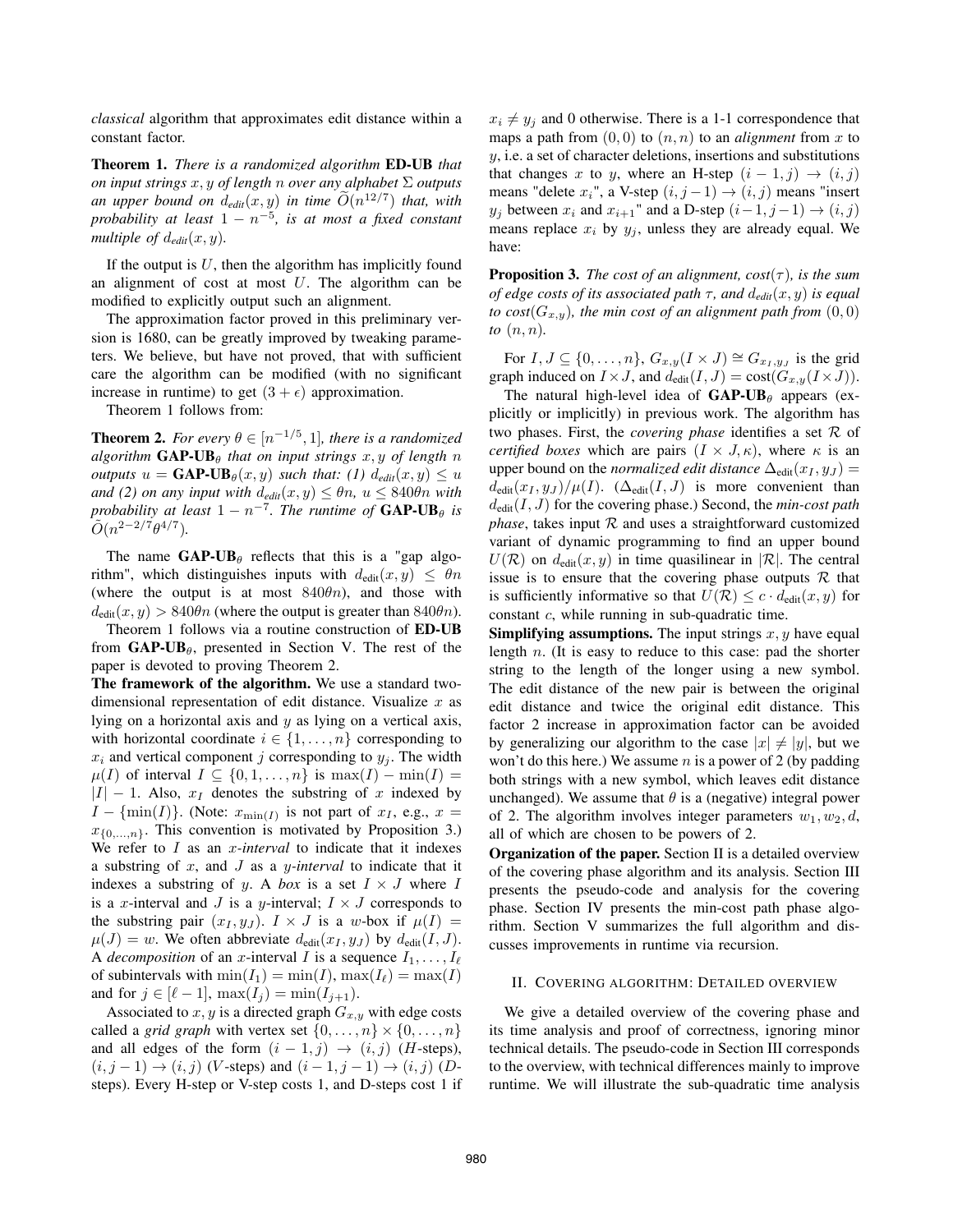with the sample input parameter  $\theta = n^{-1/50}$  and algorithm parameters  $w_1 = n^{1/10}$ ,  $w_2 = n^{3/10}$  and  $d = n^{1/5}$ .

The covering phase outputs a set  $R$  of certified boxes. The goal is that R includes an *adequate approximating sequence* for some min-cost path  $\tau$  in  $G_{x,y}$ , which is a sequence  $\sigma$  of certified boxes  $(I_1 \times J_1, \kappa_1), \ldots, (I_\ell \times J_\ell, \kappa_\ell)$  that satisfies:

1)  $I_1, \ldots, I_\ell$  is a decomposition of  $\{0, \ldots, n\}.$ 

- 2)  $I_i \times J_i$  is an *adequate cover of*  $\tau_i$ , where  $\tau_i = \tau_{I_i}$ denotes the minimal subpath of  $\tau$  whose projection to the x-axis is  $I_i$ , and adequate cover means that the (vertical) distance from the start vertex (resp. final vertex) of  $\tau_i$  and the lower left (resp. upper right) corner of  $I_i \times J_i$ , is at most a constant multiple of  $\cot(\tau_i) + \theta$ .
- 3) The sequence  $\sigma$  is *adequately bounded*, i.e.,<br>  $\sum_{i} \mu(I_i)\kappa_i \leq c(\text{cost}(\tau) + \theta n)$ , for a constant c.  $\sum_i \mu(I_i)\kappa_i \leq c(\text{cost}(\tau) + \theta n)$ , for a constant c.

This is a slight oversimplification of Definition 3 of  $(k, \zeta)$ *approximation of*  $\tau$  by a sequence of certified boxes.

The intuition for the second condition is that  $\tau_i$  is "almost" a path between the lower left and upper right corners of  $I_i \times$  $J_i$ . Now  $\tau_i$  might have a vertical extent  $J'$  that is much larger than its horizontal extent  $I_i$ , in which case it is impossible to place a square  $I_i \times J_i$  with corners close to both endpoints of  $\tau_i$ . But in that case,  $\tau_i$  has a very high cost (at least  $|\mu(J') - \mu(I_i)|$ . The closeness required is adjusted based on  $cost(\tau_i)$  with relaxed requirements if  $cost(\tau_i)$  is large  $cost(\tau_i)$ , with relaxed requirements if  $cost(\tau_i)$  is large.

The output of the min-cost path phase should satisfy the requirements of  $GAP-UB_{\theta}$ . Lemma 17 shows that if the min-cost path phase receives  $\mathcal R$  that contains a  $(k, \theta)$ approximating sequence to some min-cost path  $\tau$ , then it will output an upper bound to  $d_{\text{edit}}(x, y)$  that is at most  $k'(d_{\text{edit}}(x, y) + \theta n)$  for some k'. So that on input  $x, y$  with  $d_{x}(x, y) < \theta n$  the output is at most  $2k'\theta n$  satisfying  $d_{\text{edit}}(x, y) \leq \theta n$ , the output is at most  $2k'\theta n$ , satisfying<br>the requirements of **CAP-UR**<sub>e</sub>. This formalizes the intuition the requirements of  $GAP-UB_{\theta}$ . This formalizes the intuition that an adequate approximating sequence captures enough information to deduce a good bound on  $cost(\tau)$ .

Once and for all, we fix a min-cost path  $\tau$ . Our task for the covering phase is that, with high probability,  $R$  includes an adequate approximating sequence for  $\tau$ .

A  $\tau$ -match for an x-interval I is a y-interval J such that  $I \times J$  is an adequate cover of  $\tau_I$ . It is easy to show (Proposition 7) that this implies  $d_{\text{edit}}(I, J) \leq (\text{cost}(\tau_I) + \theta \mu(I)).$ A box  $I \times J$  is said to be  $\tau$ -*compatible* if  $J$  is a  $\tau$ -match for I and a box sequence is  $\tau$ -compatible if every box is  $\tau$ -compatible. A  $\tau$ -compatible certified box sequence whose distance upper bounds are (on average) within a constant factor of the actual cost, satisfies the requirements for an adequate approximating sequence. Our cover algorithm will ensure that  $R$  contains such a sequence.

A natural decomposition is  $\mathcal{I}_{w_1}$ , with all parts of width  $w_1$  (think of  $w_1$  as a power of 2 that is roughly  $n^{1/10}$ ) so  $\ell = \pi/w_1$  and  $L = \ell(\ell - 1)w_1$  (a) The païve  $\ell = n/w_1$  and  $I_j = \{(j-1)w_1, \dots, (j)w_1\}$ . The naïve approach to building  $R$  is to include certified boxes for enough choices of J to guarantee a  $\tau$ -match for each  $I_i$ . An interval of width  $w_1$  is  $\delta$ -aligned if its upper and lower endpoints are both multiples of  $\delta w_1$  (which we require to be an integral power of 2). We restrict attention to  $x$ -intervals in  $\mathcal{I}_{w_1}$ , called x-candidates and  $\theta$ -aligned y-intervals of width  $w_1$  called *y*-candidates. It can be shown (see Proposition 8) that an x-interval I always has a  $\tau$ -match J that is  $\theta$ -aligned. (In this overview we will fix  $\delta$  to  $\theta$ ; the actual algorithm has  $O(\log n)$  iterations during which the value of  $\delta$  varies, giving improvements in runtime that are unimportant in this overview.) For each x-candidate I, designate one such  $\tau$ match as the *canonical*  $\tau$ *-match*,  $J^{\tau}(I)$  for I, and  $I \times J^{\tau}(I)$ is the *canonical* τ *-compatible box for* I.

In the *exhaustive approach*, for each (x-candidate, ycandidate)-pair  $(I, J)$ , its edit distance is computed in time  $O(w_1^2)$ , and the certified box  $(I \times J, \Delta_{edit}(I, J))$  is included. There are  $\frac{n}{w_1} \frac{n}{\theta w_1}$  boxes, so the time for all edit distance computations is  $O(\frac{n^2}{\theta})$ , which is worse than quadratic. (The factor  $\frac{1}{\theta}$  can be avoided by standard techniques, but this is factor  $\frac{1}{\theta}$  can be avoided by standard techniques, but this is not significant to the quest for a sub-quadratic algorithm, so we defer this until the next section.) Note that  $|\mathcal{R}|$  is  $\frac{n^2}{\theta(w_1)^2}$ (which is  $n^{1.82}$  for our sample parameters) so at least the min-cost path phase (which runs in time quasi-linear in  $\mathcal{R}$ ) is truly sub-quadratic.

Two natural goals that will improve the runtime are: (1) Reduce the amortized time per box needed to certify boxes significantly below  $(w_1)^2$  and (2) Reduce the total number of certified boxes created significantly below  $\frac{n^2}{\theta(w_1)^2}$ . Nei-<br>ther goal is always achievable, and our covering algorithm ther goal is always achievable, and our covering algorithm combines them. In independent work [17], [18], versions of these two goals are combined, where the second goal is accomplished via Grover search, thus yielding a constant factor sub-quadratic time quantum approximation algorithm.

Reducing amortized time for certifying boxes: the *dense case* algorithm. We aim to reduce the amortized time per certified box to be much smaller than  $(w_1)^2$ . We divide our search for certified boxes into iterations  $i \in$  $\{0,\ldots,\log n\}$ . For iteration *i*, with  $\epsilon_i = 2^{-i}$ , our goal is that for all candidate pairs *I I* with  $\Delta_{n}(I, I) \leq \epsilon$ , we include for all candidate pairs I, J with  $\Delta_{\text{edit}}(I, J) \leq \epsilon_i$ , we include the certified box  $(I \times J, c\epsilon_i)$  for a fixed constant c. If we succeed, then for each  $I_j$  and its canonical  $\tau$ -match  $J^{\tau}(I_j)$ , and for the largest index i for which  $\Delta_{\text{edit}}(I_j, J^{\tau}(I_j)) \leq \epsilon_i$ , iteration *i* will certify  $(I_j \times J^{\tau}(I_j), \kappa_j)$  with  $\kappa_j \leq c\epsilon_i \leq$  $2c\Delta_{\text{edit}}(I_j, J^{\tau}(I_j))$ , as needed.

For a string z of size  $w_1$ , let  $\mathcal{H}(z, \rho)$  be the set of xcandidates I with  $\Delta_{\text{edit}}(z, x_I) \leq \rho$  and  $V(z, \rho)$  be the set of y-candidates J with  $\Delta_{\text{edit}}(z, y_J) \leq \rho$ . In iteration i, for each x-candidate I, we will specify a set  $Q_i(I)$  of y-candidates that includes  $V(x_I, \epsilon_i)$  and is contained in  $V(x_I, 5\epsilon_i)$ . The set of certified boxes  $(I \times J, 5\epsilon_i)$  for all x-candidates I and  $J \in \mathcal{Q}_i(I)$  satisfies the goal of iteration i.

Iteration  $i$  proceeds in rounds. In each round we select an x-candidate I, called the *pivot*, for which  $Q_i(I)$  has not yet been specified. Compute  $\Delta_{\text{edit}}(x_I, y_J)$  for all y-candidates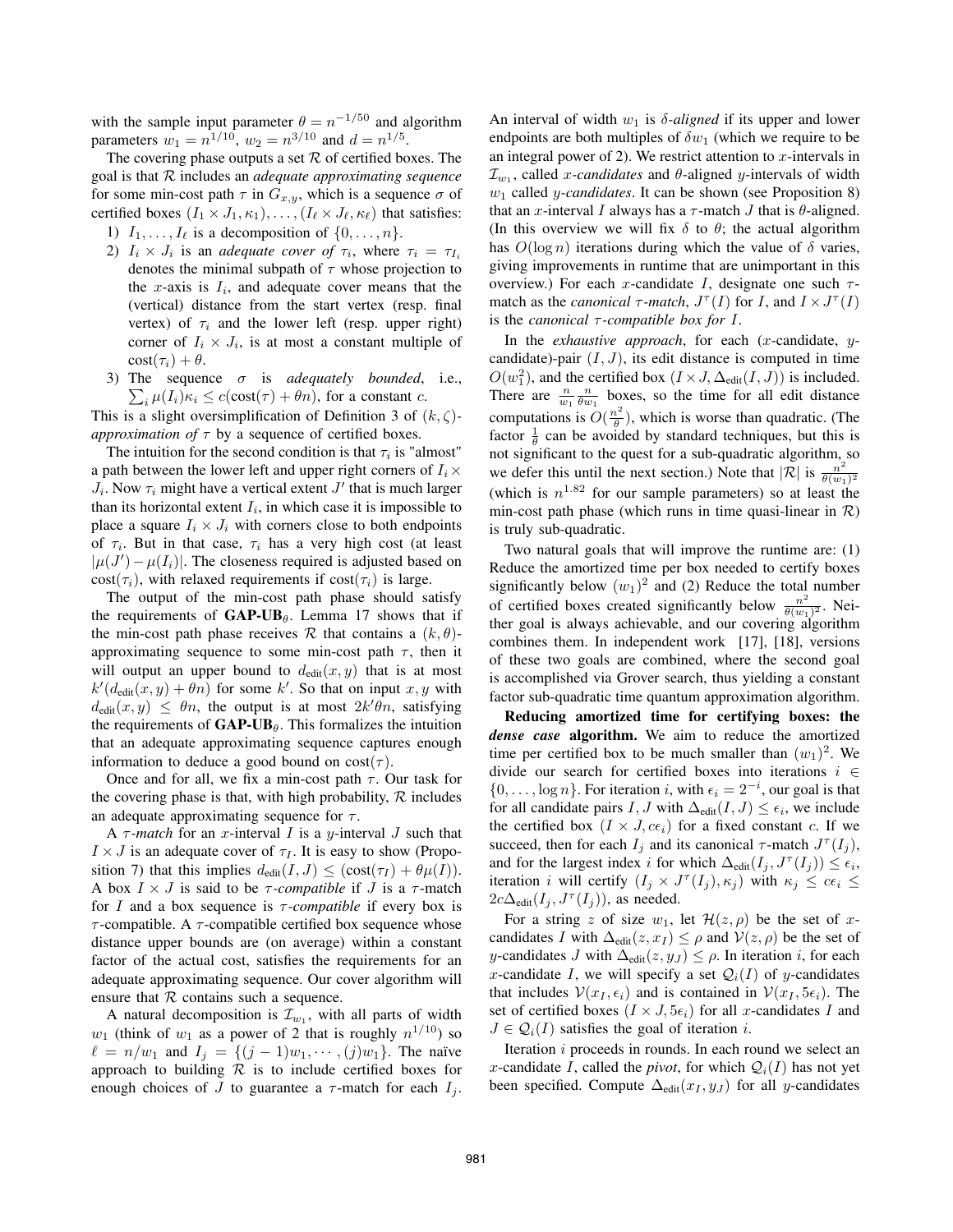J and  $\Delta_{\text{edit}}(x_I, x_{I}$ <br> $\mathcal{H}(x_I, a)$  and  $\mathcal{V}(x_I, a)$ ) for all x-candidates  $I'$ ; these determine  $\mathcal{H}(x_I,\rho)$  and  $\mathcal{V}(x_I,\rho)$  for any  $\rho$ . For all  $I' \in \mathcal{H}(x_I, 2\epsilon_i)$ , set  $Q_i(I') = V(x_I, 3\epsilon_i)$ . By the triangle inequality, for each  $I' \in \mathcal{H}(x_I, 2\epsilon_i)$ ,  $\mathcal{V}(x_I, 3\epsilon_i)$  includes  $\mathcal{V}(x_I, \epsilon_i)$  and is contained in  $\mathcal{V}(x_I, 5\epsilon_i)$  so we can certify all the boxes with contained in  $V(x_1, 5\epsilon_i)$  so we can certify all the boxes with<br>upper bound  $5\epsilon_i$ . Mark intervals in  $\mathcal{H}(x_1, 2\epsilon_i)$  as fulfilled upper bound  $5\epsilon_i$ . Mark intervals in  $\mathcal{H}(x_I, 2\epsilon_i)$  as *fulfilled* and proceed to the next round, choosing a new pivot from among the unfulfilled  $x$ -candidates.

The number of certified boxes produced in a round is  $|\mathcal{H}(x_I, 2\epsilon_i)| \times |\mathcal{V}(x_I, 3\epsilon_i)|$ . If this is much larger than  $O(\frac{n}{\theta w_1})$ , the number of edit distance computations, then we have significantly reduced amortized time per certified box have significantly reduced amortized time per certified box. (For example, in the trivial case  $i = 0$ , every candidate box will be certified in a single round.) But in worst case, there are  $\frac{n}{w_1}$  rounds each requiring  $\Omega(\frac{nw_1}{\theta})$  time, for an unacceptable total time  $\Theta(n^2/\theta)$ .

Here is a situation where the number of rounds is much less than  $\frac{n}{w_1}$ . Since any two pivots are necessarily greater than  $2\epsilon_i$  apart, the sets  $V(x_I, \epsilon_i)$  for distinct pivots are disjoint. Now for some parameter d (think of  $d = n^{1/5}$ ) an x-candidate is *d-dense* for  $\epsilon_i$  if  $|\mathcal{V}(x_I, \epsilon_i)| \geq d$ , i.e.,  $x_I$ is  $\epsilon_i$ -close in edit distance to at least d y-candidates; it is dsparse otherwise. If we manage to select a  $d$ -dense pivot  $I$  in each round, then the number of rounds is  $O(\frac{n}{w_1 d\theta})$  and the overall time will be  $\Theta(\frac{n^2}{d\theta^2})$ . For the sample parameters this  $\Theta(n^{1.84})$ . But there's no reason to expect that we'll only is  $\Theta(n^{1.84})$ . But there's no reason to expect that we'll only<br>choose dense nivots: indeed there need not be any dense choose dense pivots; indeed there need not be any dense pivot.

Let's modify the process a bit. When choosing potential pivot I, first test whether or not it is (approximately)  $d$ dense. This can be done with high probability, by randomly sampling  $\tilde{\Theta}(\frac{n}{\theta w_1 d})$  y-candidates and finding the fraction of the sample that are within  $\epsilon$ . of  $x<sub>x</sub>$ . If this fraction is less the sample that are within  $\epsilon_i$  of  $x_I$ . If this fraction is less than  $\frac{\partial w_1 d}{\partial n}$  then *I* is *declared sparse* and abandoned as a nivot pivot; otherwise I is *declared dense*, and used as a pivot. With high probability, all d-dense intervals that are tested are declared dense, and all tested intervals that are not  $d/4$ -dense are declared sparse, so we assume this is the case. Then all pivots are processed (as above) in time  $O(\frac{n^2}{d\theta^2})$  (under  $\left(\frac{n^2}{d\theta^2}\right)$  (under sample parameters:  $O(n^{1.84})$ ). We pay  $\tilde{O}(\frac{n}{w_1 d\theta})(w_1)^2$  to test each potential pivot (at most  $\frac{n}{w_1}$  of them) so the overall time to test potential pivots is  $\tilde{O}(\frac{n^2}{d\theta})$  (with sample parameters:<br> $\tilde{O}(n^{1.82})$ )  $\tilde{O}(n^{1.82})$ ).

Each iteration i (with different  $\epsilon_i$ ) splits x-candidates into two sets,  $S_i$  of intervals that are declared sparse, and all of the rest for which we have found the desired set  $Q_i(I)$ . With high probability every interval in  $S_i$  is indeed d-sparse, but a sparse interval need not belong to  $S_i$ , since it may belong to  $\mathcal{H}(x_I, 2\epsilon_i)$  for some selected pivot I.

For every x-candidate  $I \notin S_i$  we have met the goal for the iteration. If  $S_i$  is very small for all iterations, then the set of certified boxes will suffice for the min-cost path algorithm to output a good approximation.

But if  $S_i$  is not small, another approach is needed.

Reducing the number of candidates explored: the *diagonal extension algorithm*. For each x-candidate I, although it suffices to certify the single box  $(I, J^{\tau}(I))$  with a good upper bound, since  $\tau$  is unknown, the exhaustive and dense case approaches both include certified boxes for all  $y$ -candidates  $J$ . The potential savings in the dense case approach comes from certifying many boxes simultaneously using a relatively small number of edit distance computations.

Here's another approach: for each  $x$ -candidate  $I$  try to quickly identify a relatively small subset  $\mathcal{Y}(I)$  of ycandidates that is guaranteed to include  $J^{\tau}(I)$ . If we succeed, then the number of boxes we certify is significantly reduced, and even paying quadratic time per certified box, we will have a sub-quadratic algorithm.

We need the notion of *diagonal extension* of a box. The *main diagonal* of box  $I \times J$ , is the segment joining the lower left and upper right corners. The square box  $I' \times J'$  is a *diagonal extension* of a square subbox  $I \times J$  if the main diagonal of  $I \times J$  is a subsegment of the main diagonal of  $I' \times J'$ . (see Definition 2.) Given square box  $I \times J$  and  $I' \subset I$  the *diagonal extension of*  $I \times J$  *with respect to*  $I'$ is the unique diagonal extension of  $I \times J$  having x-interval I'. The key observation (Proposition 9) is: if  $\overline{I} \times J$  is an adequate cover of  $\tau_I$  then any diagonal extension  $I' \times J'$  is an adequate cover of  $\tau_{I}$ .

Now let  $w_1, w_2$  be two numbers with  $w_1|w_2$  and  $w_2|n$ . (Think of  $w_1 = n^{1/10}$  and  $w_2 = n^{3/10}$ .) We use the decomposition  $\tau$  of  $f_0$  and intervals of width  $w_0$ . decomposition  $\mathcal{I}_{w_2}$  of  $\{0,\ldots,n\}$  into intervals of width  $w_2$ . The set of y-candidates consists  $\theta$ -aligned vertical intervals of width  $w_2$  and has size  $\frac{n}{\theta w_2}$ . To identify a small set of size potential matches for  $I' \in \mathcal{I}_{w_2}^{\omega_2}$ , we will identify a set (of size much smaller than  $\frac{n}{w_2}$  of  $w_1$ -boxes  $\mathcal{B}(I')$  having x-interval<br>in  $\mathcal{T}$  ( $I'$ ) (the decomposition of  $I'$  into width  $w_1$  intervals) in  $\mathcal{I}_{w_1}(I')$  (the decomposition of I' into width  $w_1$  intervals).<br>For each box in  $\mathcal{B}(I')$  we determine the diagonal extension For each box in  $\mathcal{B}(I')$  we determine the diagonal extension  $I' \times I'$  with respect to  $I'$  compute  $\kappa = \Lambda_{\text{av}}(I' \ I')$  and  $I' \times J'$  with respect to I', compute  $\kappa = \Delta_{\text{edit}}(I', J')$  and<br>certify  $(I' \times I' \kappa)$ . Our hope is that  $\mathcal{B}(I')$  includes a  $\tau$ certify  $(I' \times J', \kappa)$ . Our hope is that  $\mathcal{B}(I')$  includes a  $\tau$ -<br>compatible  $w \text{-}$  box  $I'' \times I^{\tau}(I'')$  then the observation above compatible  $w_1$ -box  $I'' \times J^{\tau}(I'')$ , then the observation above implies that its diagonal extension provides an adequate cover for  $\tau_{I'}$ .

Here's how to build  $\mathcal{B}(I')$ : Randomly select a polylog(*n*)  $e$  set  $\mathcal{H}(I')$  of  $w$ -intervals from  $\mathcal{T}$  ( $I'$ ). For each  $I'' \in$ size set  $\mathcal{H}(I')$  of  $w_1$ -intervals from  $\mathcal{I}_{w_1}(I')$ . For each  $I'' \in \mathcal{H}(I')$  compute  $\Delta_{w_1}(I'' - I'')$  for each *u*-candidate  $I''$  and  $\mathcal{H}(I')$  compute  $\Delta_{edit}(I'', J'')$  for each y-candidate J'', and let  $\mathcal{I}(I'')$  consist of the d candidates  $I''$  with smallest edit let  $\mathcal{J}(I'')$  consist of the d candidates  $J''$  with smallest edit distance to I''. Here d is a parameter; think of  $d = n^{1/5}$  as before.  $\mathcal{B}(I')$  consists of all  $I'' \times J''$  where  $I'' \in \mathcal{H}(I')$  and  $I'' \in \mathcal{I}(I'')$  $J'' \in \mathcal{J}(I'').$ 

To bound runtime: Each  $I' \in \mathcal{I}_{w_2}$  requires  $\tilde{O}(\frac{n}{\omega_1})$  width $w_1$   $\Delta_{\text{edit}}()$  computations, taking time  $\tilde{O}(\frac{nw_1}{\theta})$ . Diagonal extension step requires  $\ddot{O}(d)$  width- $w_2 \Delta_{\text{edit}}($ ) computations, for time  $\tilde{O}(dw_2^2)$ . Summing over  $\frac{n}{w_2}$  choices for I' gives time  $\tilde{O}(n^2 \frac{w_1}{\theta w_2} + ndw_2)$  (with sample parameters:  $\tilde{O}(n^{1.82})$ ).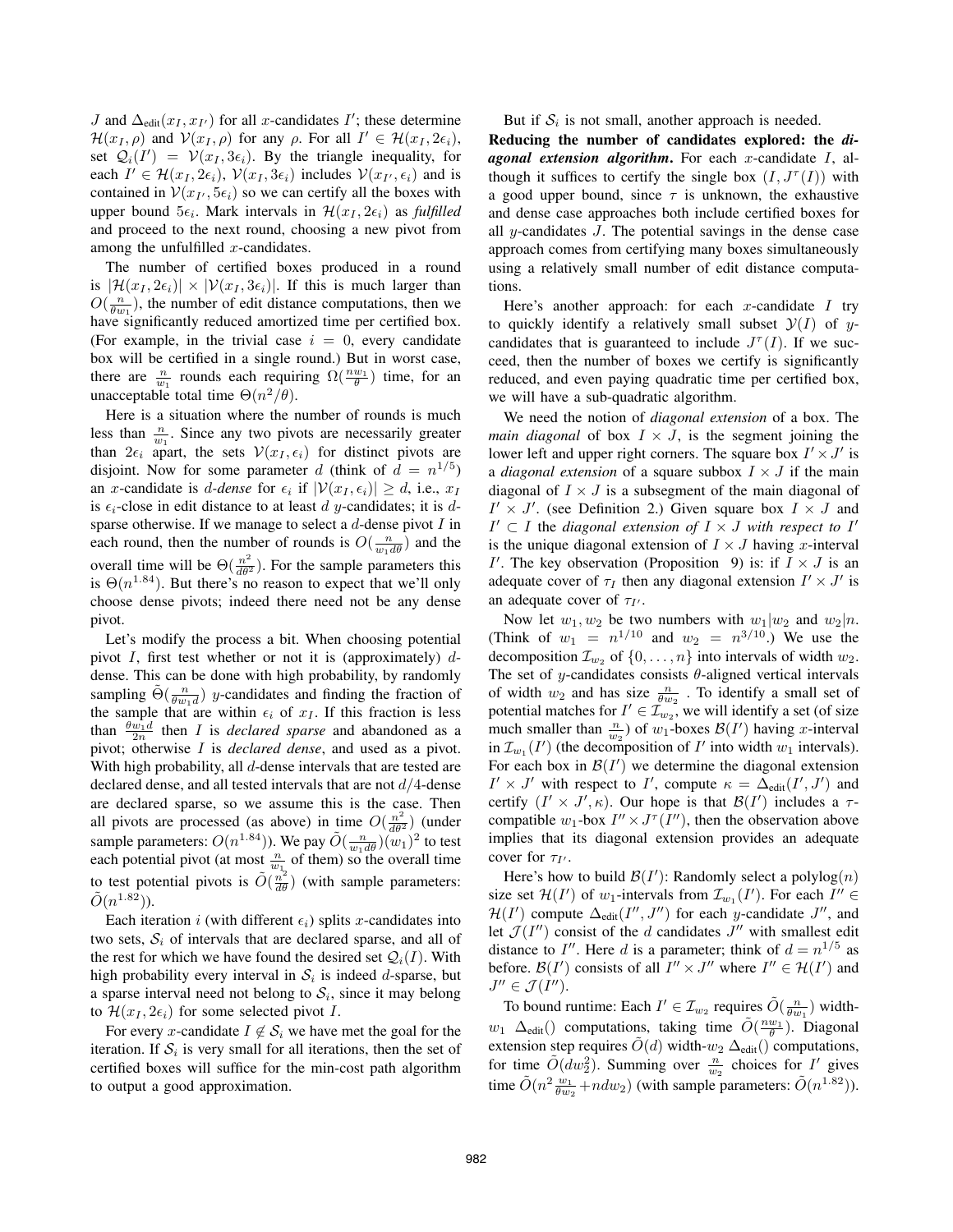Why should  $\mathcal{B}(I')$  include a box that is an adequate<br>proximation to  $\tau v^2$ . The intuition behind the choice of approximation to  $\tau_{I'}$ ? The intuition behind the choice of  $\mathcal{B}(I')$  is that an adequate cover for  $\tau_{I'}$  should typically be<br>among the cheapest boxes of the form  $I' \times I'$  and if  $I' \times I'$ among the cheapest boxes of the form  $I' \times J'$ , and if  $I' \times J'$ is cheap then for a randomly chosen  $w_1$ -subinterval  $I''$ , we should also have  $I'' \times J^{\tau}(I'')$  is among the cheapest boxes for  $I''$ .

Clearly this intuition is faulty:  $I'$  may have many inexpensive matches  $J'$  such that  $I' \times J'$  is far from  $\tau_{I'}$ , which may all be much cheaper than the match we are looking for. In this bad situation, there are many y-intervals  $J'$  such that  $\Delta_{\text{edit}}(I', J')$  is smaller than the match we are looking, and<br>this is reminiscent of the good situation for the dense case this is reminiscent of the *good* situation for the dense case algorithm, where we hope that  $I'$  has lots of close matches. This suggests combining the two approaches, and leads to our full covering algorithm.

The full covering algorithm. This is now easy to describe. The parameters  $w_1, w_2, d$  are as above. We iterate over  $i \in \{0, \ldots, \log n\}$  with  $\epsilon_i = 2^{-i}$ . In iteration i, we first run the dense case algorithm, and let  $S_i$  be the set of intervals declared sparse. Then run the diagonal extension algorithm described earlier (with small modifications): For each  $w_2$ -interval I', select  $\mathcal{H}(I') = \mathcal{H}_i(I')$  to consist of  $\theta(\log^2 n)$  independent random selections from S. For each  $\theta(\log^2 n)$  independent random selections from  $S_i$ . For each  $I'' \in \mathcal{H}_i(I')$ , find the set of vertical candidates  $J''$  for which  $\Delta_{i,j}(I'' - I'') \leq \epsilon_j$ . Since  $I''$  is (almost certainly) which  $\Delta_{edit}(I'', J'') \leq \epsilon_i$ . Since I'' is (almost certainly) d-sparse, the number of such  $J''$  is at most d. Proceeding as in the diagonal extension algorithm, we produce a set  $\mathcal{P}_i(I')$  of  $\tilde{O}(d)$  certified w<sub>2</sub>-boxes with x-interval I'. Let  $\mathcal{R}_D$ <br>(resp.  $\mathcal{R}_D$ ) be the set of all certified boxes produced by the (resp.  $\mathcal{R}_E$ ) be the set of all certified boxes produced by the dense case iterations, resp. diagonal extension iterations. The output is  $\mathcal{R} = \mathcal{R}_D \cup \mathcal{R}_E$ . (See Figure 1 for an illustration of the output  $R$ .)

The runtime is the sum of the runtimes of the dense case and diagonal extension algorithms, as analyzed above. Later, we will give a more precise runtime analysis for the pseudocode.

To finish this extended overview, we sketch the argument that  $R$  satisfies the covering phase requirements.

**Claim 4.** Let  $I'$  be an interval in the  $w_2$ -decomposition. *Either (1) the output of the dense case algorithm includes a sequence of certified* <sup>w</sup>1*-boxes that adequately approximates the subpath*  $\tau_{I}$ , or (2) with high probability the output of *the sparse case algorithm includes a single w<sub>2</sub>-box that adequately approximates τ<sub>I'</sub>.* 

(This claim is formalized in Claim 14.) Stitching together the subpaths for all  $I'$  implies that  $R$  will contain a certified box sequence that adequately approximates  $\tau$ .

To prove the claim, we establish a sufficient condition for each of the two conclusion and show that if the sufficient condition for the second conclusion fails, then the sufficient condition for the first holds.



Figure 1. Illustration of the Covering Algorithm: Green boxes are low cost boxes in dense  $w_1$ -strips, while the pink ones are in sparse  $w_1$ -strips. The blue line corresponds to the path  $\tau$  that we are trying to cover. In each  $w_2$ -strip,  $\tau$  is covered by either a collection of many  $w_1$ -boxes or it is covered by a diagonal extension of a low cost  $w_1$ -box. The various boxes might overlap vertically which is not shown in the picture.

Let  $\mathcal{I}'$  denote the  $w_1$ -decomposition  $\mathcal{I}_{w_1}(I')$  of  $I'$ . Every<br>reval  $I'' \in \mathcal{I}'$  has a *f*l-aligned  $\tau$ -match  $I^{\tau}(I'')$  It will interval  $I'' \in \mathcal{I}'$  has a  $\theta$ -aligned  $\tau$ -match  $J^{\tau}(I'')$ . It will be shown (see Proposition 8), that  $\Delta_{\text{edit}}(I'', J^{\tau}(I'')) \leq$  $2 \frac{\cos(t_{T}u)}{\mu(I^{\prime\prime})} + \theta$ . Let  $u(I^{\prime\prime})$  denote this upper bound. Con-<br>sider the first alternative in the claim. During the dense sider the first alternative in the claim. During the dense case iteration  $i = 0$ , every interval is declared dense, and  $(I'' \times J^{\tau}(I''), 5)$  is in  $\mathcal{R}_D$  for all  $I''$ . To get an adequate approximation, we try to show that later iterations provide much better upper bounds on these boxes, i.e.,  $(I'' \times J^{\tau}(I''), \gamma(I'')) \in \mathcal{R}_D$  for a small enough value of  $\gamma(I'')$ . By definition of adequate approximation, it is enough that  $\sum_{I'' \in \mathcal{I}'} \gamma(I'') \leq c \sum_{I'' \in \mathcal{I}'} u(I'')$ , for some c. Let  $t(I'')$ <br>be the last (largest) iteration for which  $\epsilon \ll \gamma$   $\geq u(I'')$  and be the last (largest) iteration for which  $\epsilon_{t(I'')} \ge u(I'')$  and  $I'' \le S_{\epsilon}$  (which is well defined since  $S_5 = \emptyset$ ). Let  $I'' \notin \mathcal{S}_{t(I'')}$  (which is well defined since  $\mathcal{S}_0 = \emptyset$ ). Let  $h(I'') = \epsilon_{t(I'')}$  Since  $h(I'') > u(I'') > \Delta_{t(I'''}(I'')')$  $b(I'') = \epsilon_{t(I'')}$ . Since  $b(I'') \ge u(I'') \ge \Delta_{edit}(I'', J^{(T)}))$ ,<br>the box  $(I'' \times I^{(T)} \to b(I''))$  is certified. The collection the box  $(I'' \times J^{\tau}(I''), 5b(I''))$  is certified. The collection  $\{(I'' \times J^{\tau}(I''), 5b(I''))\}$  is a sequence of certified boxes that satisfies the first two conditions for an adequate approximation of  $\tau$ . The third condition will follow if:

$$
\sum_{I'' \in \mathcal{I}'} 5b(I'') \le c \sum_{I'' \in \mathcal{I}'} u(I'')
$$
 (1)

so this is sufficient to imply the first condition of the claim.

Next consider what we need for the second alternative to hold. Let  $S_i(I')$  be the set of intervals declared sparse<br>in iteration i. An interval  $I'' \in S(I')$  is a winner (for in iteration *i*. An interval  $I'' \in S_i(I')$  is a *winner* (for iteration *i*) if  $\Delta_{I} \cdot (I'' \mid I^{\tau}(I'')) \leq \epsilon_{I}$  and  $M \cdot (I')$  is the iteration *i*) if  $\Delta_{edit}(I'', J^{\tau}(I'')) \leq \epsilon_i$ , and  $W_i(I')$  is the set of winners. In iteration *i* of the diagonal extension set of winners. In iteration  $i$  of the diagonal extension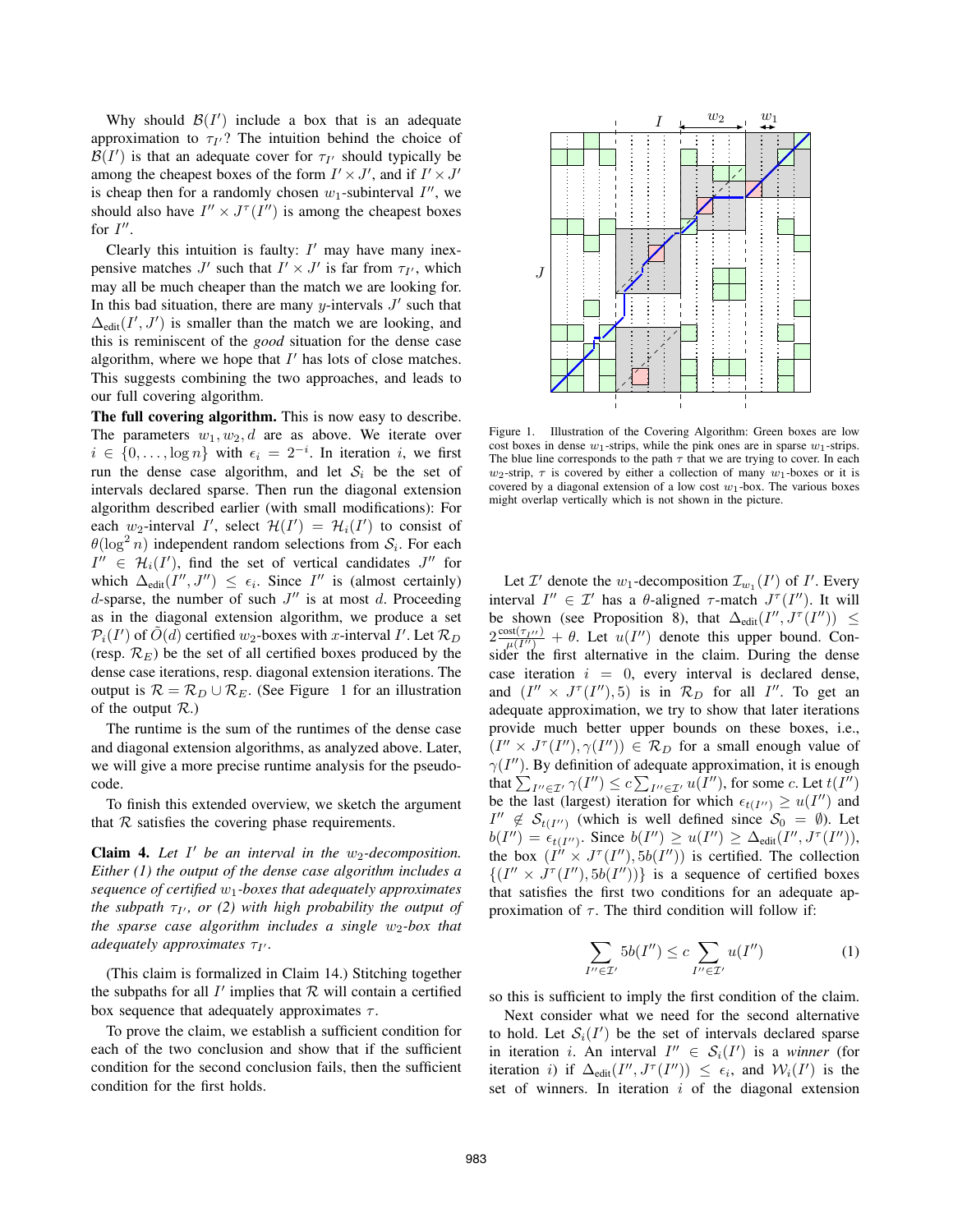algorithm, we sample  $\theta(\log^2 n)$  elements of  $S_i(I')$ . If for<br>at least one iteration i our sample includes a winner I'' then at least one iteration i our sample includes a winner  $I''$  then the second condition of the claim will hold:  $I'' \times J^{\tau}(I'')$ is extended diagonally to a  $w_2$ -box, and by the diagonal extension property, the extension is an adequate cover of  $\tau_{I'}$ , which we will certify with its exact edit distance.

Thus for the second alternative to fail with nonnegligible probability:

For all 
$$
i, |\mathcal{W}_i(I')| < |\mathcal{S}_i(I') - \mathcal{W}_i(I')|,
$$
 (2)

We argue that if (2) holds, then the success condition (1) holds. Multiply (2) by  $\epsilon_i$  and sum on i to get:

$$
\sum_{I'' \in \mathcal{I}'} \sum_{i:I'' \in \mathcal{W}_i(I')} \epsilon_i < \sum_{I'' \in \mathcal{I}'} \sum_{i:I'' \in \mathcal{S}_i(I') - \mathcal{W}_i(I')} \epsilon_i. \tag{3}
$$

For  $I'' \in \mathcal{I}_{w_1}(I')$ , consider the iterations i for which  $I'' \in S(I') - \mathcal{W}(I')$  $I'' \in \mathcal{W}_i(I')$  and those for which  $I'' \in \mathcal{S}_i(I') - \mathcal{W}_i(I')$ .<br>First of all if  $\epsilon_i \geq \mathcal{W}(I'')$  and  $I'' \in \mathcal{S}_i(I')$  then since First of all if  $\epsilon_i \geq u(I'')$  and  $I'' \in S_i(I')$  then since  $\Lambda_{i,j}(I'', I^{T}(I'')) \leq u(I'') \leq \epsilon_i$ , we conclude  $I'' \in \mathcal{W}_i(I')$  $\Delta_{\text{edit}}(I'', J^{\tau}(I'')) \leq u(I'') \leq \epsilon_i$  we conclude  $I'' \in \mathcal{W}_i(I')$ .<br>So  $I'' \in \mathcal{S}_i(I') - \mathcal{W}_i(I')$  implies that  $\epsilon_i \leq u(I'')$  so the So  $I'' \in \mathcal{S}_i(I') - \mathcal{W}_i(I')$  implies that  $\epsilon_i < u(I'')$ , so the inner sum of the right side of (3) is at most  $2u(I'')$  (by inner sum of the right side of (3) is at most  $2u(I'')$  (by summing a geometric series).

Furthermore, for i with  $u(I'') \leq \epsilon_i < b(I'')$ ,  $I'' \in S_i$  by the choice of  $t(I'')$ . Either  $b(I'')/2 \leq u(I'')$  or  $u(I'') <$  $b(I'')/2$ . The latter implies  $I'' \in \mathcal{W}_{t(I'')+1}(I')$ , and then  $b(I'')/2$  is upper bounded by the inner sum on the left of  $b(I'')/2$  is upper bounded by the inner sum on the left of (3). Therefore:

$$
\sum_{I''} b(I'') \leq \sum_{I''} \left( 2u(I'') + \sum_{i:I'' \in \mathcal{W}_i(I')} 2\epsilon_i \right)
$$
  
< 
$$
< \sum_{I''} \left( 2u(I'') + 2 \sum_{i:I'' \in S_i(I') - \mathcal{W}_i(I')} \epsilon_i \right)
$$
  
< 
$$
\leq 6 \sum_{I''} u(I''),
$$

as required for (1).

This completes the overview of the covering algorithm.

# III. COVERING ALGORITHM:PSEUDO-CODE AND ANALYSIS

The pseudo-code consists of *CoveringAlgorithm* which calls procedures *DenseStripRemoval* (the dense case algorithm) and *SparseStripExtensionSampling* (the diagonal extension algorithm). These are abbreviated, respectively by CA, DSR and SSES. The technical differences between the pseudo-code and the informal description, are mainly to improve runtime analysis.

# *A. Pseudo-code*

The parameters of CA are as described in the overview: x, y are input strings of length n,  $\theta$  comes from GAP-UB $_{\theta}$ ,  $w_1 < w_2 < n$  and  $d < n$  are integral powers of 2, as are the arrivious input powers of  $\mathcal{D}$  and  $\mathcal{D}$  of eartified auxiliary input parameters. The output is a set  $R$  of certified boxes. The algorithm uses global constants  $c_0 \geq 0$  and  $c_1 \geq$ 120, where the former one is needed for Proposition 11.

We use a subroutine SMALL-ED which takes strings  $z_1, z_2$  of length w and parameter  $\kappa$  and outputs  $\infty$  if  $\Delta_{\text{edit}}(z_1, z_2) > \kappa$  and otherwise outputs  $\Delta_{\text{edit}}(z_1, z_2)$ . The algorithm of [4] implements **SMALL-ED** in time  $O(\kappa w^2)$ .

One technical difference from the overview, is that the pseudo-code saves time by restricting the search for certified boxes to a portion of the grid close to the main diagonal. Recall that  $GAP-UB_{\theta}$  has two requirements, that the output upper bounds  $d_{\text{edit}}(x, y)$  (which will be guaranteed by the requirement that  $R$  contains no falsely certified boxes), and that if  $d_{\text{edit}}(x, y) \leq \theta n$ , the output is at most  $c\theta n$  for some constant c. We therefore design our algorithm assuming  $d_{\text{edit}}(x, y) \leq \theta n$ , in which case every min-cost  $G_{x,y}$ -path consists entirely of points within  $\frac{\theta}{2}n$  steps from the main<br>diagonal i.e.  $|i - i| < \frac{\theta}{2}n$ . So we restrict our search for diagonal, i.e.  $|i - j| \leq \frac{\theta}{2}n$ . So we restrict our search for certified boxes as follows: set  $m = \frac{1}{2}\theta n$  and consider the certified boxes as follows: set  $m = \frac{1}{4}\theta n$ , and consider the  $\frac{n}{2}$  overlapping equally spaced boxes of width  $8m = 2\theta n$  $\frac{n}{m}$  overlapping equally spaced boxes of width  $8m = 2\theta n$ lying along the main diagonal. Together these boxes cover all points within  $\theta n$  of the main diagonal.

The algorithm of the overview is executed separately on each of these  $n/m$  boxes. Within each of these executions, we iterate over  $i \in \{0, \ldots, \log \frac{1}{\theta}\}\$  (rather than  $\{0, \ldots, \log n\}$ )<br>as in the overview). In each iteration we apply the dense as in the overview). In each iteration we apply the dense case algorithm and the diagonal extension algorithm as in the overview. The output is the union over all  $n/m$  boxes and all iterations, of the boxes produced.

In the procedures DSR and SSES, the input  $G$  is an induced grid graph corresponding to a box  $I_G \times J_G$ , as described in the "framework" part of Section I. The procedure DSR on input G, sets  $T$  to be the w<sub>1</sub>-decomposition of  $I_G$  (the x-candidates) and B to be the set of  $\frac{\epsilon_i}{8}$ -aligned  $u$ -candidates. As in the overview the dense case algorithm y-candidates. As in the overview, the dense case algorithm produces a set of certified boxes (called  $\mathcal{R}_1$  in the pseudocode) and a set  $S$  of intervals declared sparse. SSES is invoked if  $S \neq \emptyset$  and iterates over all x-intervals I' in the decomposition  $\mathcal{I}_{w_2}(I_G)$ . The algorithm skips I' if S contains no subset of  $\overline{I}'$ , and otherwise selects a sample  $\mathcal H$ of  $\theta(\log^2 n)$  subintervals of I' from S. For each sample interval  $I''$  it finds the vertical candidates  $J''$  for which  $\Delta_{\text{edit}}(I'', J'') \leq \epsilon_i$ , does a diagonal extension to I' and certifies each box with an exact edit distance computation.

There are a few parameter changes from the overview that provide some improvement in the time analysis: During each iteration  $i$ , rather than take our vertical candidates to be from a  $\theta$ -aligned grid, we can afford a coarser grid that is  $\epsilon_i/8$ -aligned. Also, the local parameter d in DSR and SSES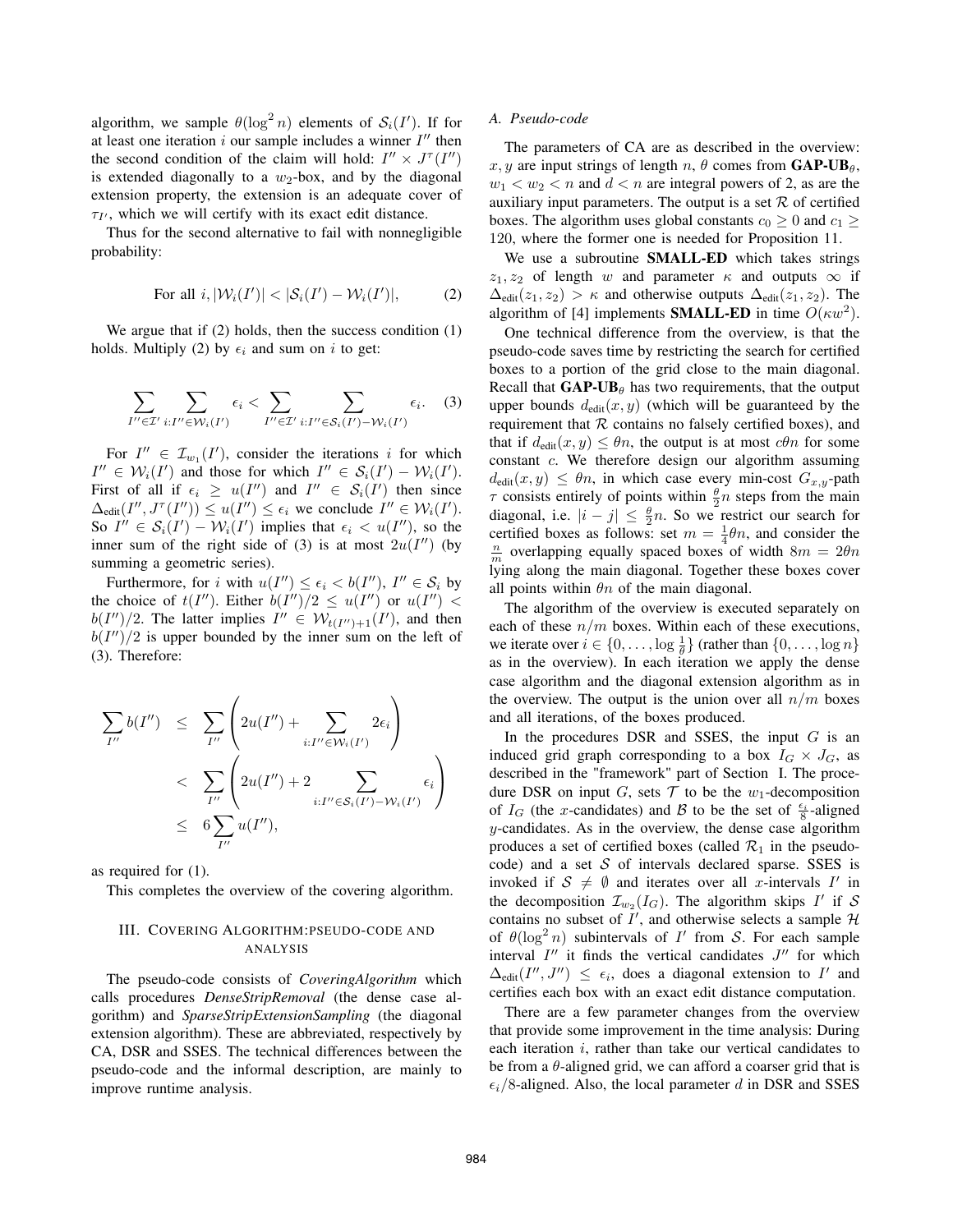is set to  $d/\epsilon_i$  during iteration *i*.

There is one counterintuitive quirk in SSES: each certified box is replicated  $O(\log n)$  times with higher distance bounds. This is permissible (increasing the distance bound cannot decertify a box), but seems silly (why add the same box with a higher distance bound?). This is just a convenient technical device to ensure that the second phase min-cost path algorithm gives a good approximation.

| <b>Algorithm 1</b> CA $(x, y, n, w_1, w_2, d, \theta)$                                                         |
|----------------------------------------------------------------------------------------------------------------|
| CoveringAlgorithm                                                                                              |
| <b>Input:</b> Strings x, y of length n, $w_1, w_2, d \in [n], w_1 < w_2$                                       |
| $\theta n/4$ , and $\theta \in [0,1]$ . $n, w_1, w_2, \theta$ are powers of 2.                                 |
| <b>Output:</b> A set $R$ of certified boxes in $G$ .                                                           |
| 1: Initialization: $G = G_{x,y}$ , $\mathcal{R}_D = \mathcal{R}_E = \emptyset$ .                               |
| 2: Let $m = \frac{\theta n}{4}$                                                                                |
| 3: for $k = 0, , \frac{4}{9}$ do                                                                               |
| Let $I = J = \{km, km + 1, , (k + 8)m\}.$<br>4:                                                                |
| for $i = \lceil \log 1/\theta \rceil, \ldots, 0$ do<br>5:                                                      |
| Set $\epsilon_i = 2^{-i}$ .<br>6:                                                                              |
| Invoke DSR( $G(I \times J)$ , $n, w_1, \frac{d}{\epsilon_i}, \frac{\epsilon_i}{8}, \epsilon_i)$ to get S<br>7: |
| and $\mathcal{R}_1$ .                                                                                          |
| if $S \neq \emptyset$ then<br>8:                                                                               |
| Invoke SSES( $G(I \times J), S, n, w_1, w_2, \frac{d}{\epsilon_i},$<br>9:                                      |
| $\frac{\epsilon_i}{8}, \epsilon_i, \theta$ to get $\mathcal{R}_2$ .                                            |
| else<br>10:                                                                                                    |
| $\mathcal{R}_2=\emptyset.$<br>11:                                                                              |
| end if<br>12:                                                                                                  |
| Add items from $\mathcal{R}_1$ to $\mathcal{R}_D$ and from $\mathcal{R}_2$ to $\mathcal{R}_E$ .<br>13:         |
| end for<br>14:                                                                                                 |
| end for<br>15:                                                                                                 |
| 16: Output $\mathcal{R} = \mathcal{R}_D \cup \mathcal{R}_E$ .                                                  |
|                                                                                                                |
|                                                                                                                |

For the analysis we must prove that  $R$  contains an "adequate approximation" of some min-cost alignment path  $\tau$ . To state this precisely, we start with definitions and observations that formalize intuitive notions from the overview.

Cost and normalized cost. The *cost* of a path  $\tau$ , cost( $\tau$ ), from  $(u_1, u_2)$  to  $(v_1, v_2)$  in a grid-graph (see Section I), is the sum of the edge costs, and the *normalized cost* is  $\text{ncost}(\tau) = \frac{\text{cost}(\tau)}{v_1 - u_1}$ .  $\text{cost}(G(I \times J))$  (or simply  $\text{cost}(I \times J)$ ),<br>the cost of subgraph  $G(I \times J)$  is the min-cost of a path from the *cost of subgraph*  $G(I \times J)$ , is the min-cost of a path from the lower left to the upper right corner. The *normalized cost* is ncost $(I \times J) = \frac{1}{\mu(I)} \text{cost}(I \times J)$ .<br>We note the following simple factor

We note the following simple fact without proof:

**Proposition 5.** *For*  $I, J, J' \subseteq \{0, \ldots, n\}$ ,  $|d_{edit}(x_I, y_J) \frac{d_{edit}(x_I, y_{J})}{dx_{l}}$  $|S| \leq |J\Delta J'|$ , where  $\Delta$  *denotes symmetric difference.*

Projections and subpaths. The *horizontal projection* of a path  $\tau = (i_1, j_1), \ldots, (i_\ell, j_\ell)$  is the set of  $\{i_1, \ldots, i_\ell\}$ . We say that  $\tau$  *crosses box*  $I \times J$  if the vertices of  $\tau$  belong to  $I \times J$  and its horizontal projection is I. If the horizontal

# Algorithm 2  $DSR(G, n, w, d, \delta, \epsilon)$ DenseStripRemoval

- **Input:**  $G = G_{x,y}(I_G \times J_G)$  for some  $I_G, J_G \subseteq$  $\{0, 1, \ldots, n\}, w, d \in [n]$ , the endpoints of  $I_G$  and  $J_G$ are multiples of w and  $\delta, \epsilon \in [0, 1]$ .
- **Output:** Set S which is a subset of the w-decomposition of  $I_G$  and a set  $R$  of  $\delta$ -aligned certified w-boxes all with distance bound  $5\epsilon_i$ .
- 1: Initialization:  $S = \mathcal{R} = \emptyset$ .  $\mathcal{T} = \mathcal{I}_w(I_G)$ .
- 2: B, the set of y-candidates, is the set of width w  $\delta$ -aligned subintervals of  $J_G$  (having endpoints a multiple of  $\delta w$ .)
- 3: while  $T$  is non-empty do
- 4: Pick  $I \in \mathcal{T}$
- 5: Sample  $c_0|\mathcal{B}|\frac{1}{d}\log n$  intervals  $J \in \mathcal{B}$  uniformly at random and for each test if  $\Delta_{\mathcal{F}}(x, y) \leq \epsilon$ random and for each test if  $\Delta_{\text{edit}}(x_I, y_J) \leq \epsilon$ .<br> **if** for at most  $\frac{c_0}{2} \log n$  sampled
- 6:  $if$  for at most sampled  $J$ 's, SMALL-ED $(x_I, y_J, \epsilon) < \infty$  then

7:  $S = S \cup \{I\}$ ;  $\mathcal{T} = \mathcal{T} - \{I\}$ . (*I is declared sparse*)<br>8: **else** else

- 9: (I *is declared dense and used as a pivot*)
- 10: Compute:
	-
- 11:  $\mathcal{Y} = \{J \in \mathcal{B}; \text{ SMALL-ED}(x_I, y_J, 3\epsilon) < \infty\}.$ <br>
12:  $\mathcal{X} = \{I' \in \mathcal{T}; \text{ SMALL-ED}(x_I, x_{I'}, 2\epsilon) < \infty\}.$ 12:  $\mathcal{X} = \{I' \in \mathcal{T}; \text{ SMALL-ED}(x_I, x_{I'}, 2\epsilon) < \infty\}.$ <br>
Add  $(I' \mid I' \subseteq \epsilon)$  to R for all pairs  $(I' \mid I') \subseteq \mathcal{X} \times$
- 13: Add  $(I', J', 5\epsilon)$  to  $\mathcal R$  for all pairs  $(I', J') \in \mathcal X \times \mathcal Y$ .<br>
14:  $\mathcal T \mathcal T \mathcal X$
- 14:  $\mathcal{T} = \mathcal{T} \mathcal{X}$ .<br>15: **end if**
- end if
- 16: end while
- 17: Output  $S$  and  $R$ .

projection of  $\tau$  contains  $I', \tau_{I'}$  denotes the (unique) minimal subpath of  $\tau$  whose projection is  $I'$ .

Proposition 6. *Let* τ *be a path with horizontal projection I*, and let  $I_1, \ldots, I_\ell$  be a decomposition of *I*. Then the  $\tau_{I_i}$ *are edge-disjoint and so:*

$$
cost(\tau) \geq \sum_{i=1}^{\ell} cost(\tau_{I_i})
$$

$$
ncost(\tau) \geq \sum_{i=1}^{\ell} \frac{\mu(I_i)}{\mu(I)} ncost(\tau_{I_i}).
$$

**Definition 1.**  $(1 - \delta)$ -cover. Let  $\tau$  be a path with horizontal *projection* I *and let*  $I' \times J'$  *be a (not necessarily square) box with*  $I' \subseteq I$ *. For*  $\delta \in [0,1]$  *the box*  $I' \times J'$   $(1 - \delta)$ covers  $\tau$  *if the initial, resp. final, vertex of the subpath*  $\tau_{I}$ *is within*  $\delta\mu(I')$  *vertical units of*  $(\min(I'), \min(J'))$ *, resp.*<br> $(\max(I'))$   $\max(I'))$  $(\max(I'), \max(J')).$ 

**Proposition 7.** Let  $I' \times J'$  be a (not necessarily square) box *that*  $(1 - \delta)$ *-covers path*  $\tau$ *.* 

1)  $\text{ncost}(I' \times J') \leq \text{ncost}(\tau_{I'})$  $)+2\delta$ .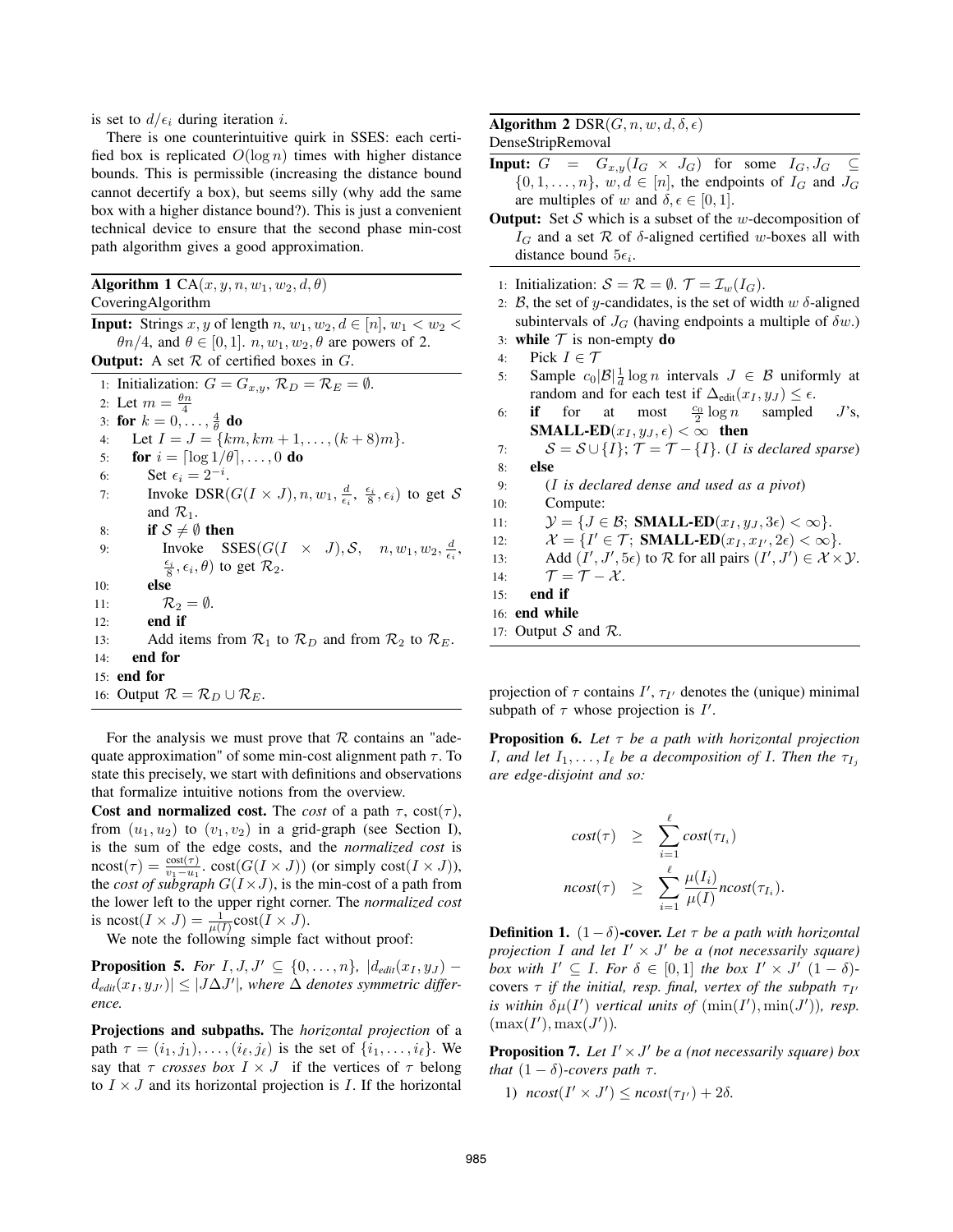Algorithm 3  $SSES(G, S, n, w_1, w_2, d, \delta, \epsilon, \theta)$ SparseStripExtensionSampling

- **Input:**  $G = G_{x,y}(I_G, J_G)$  with  $I_G, J_G \subseteq \{0, 1, ..., n\},$  $w_1, w_2, d, n$  are powers of 2, with  $w_1, w_2, d < n$  and  $w_1, w_2, d < n$  $w_1 < w_2$ . Endpoints of  $I_G$  and  $J_G$  are multiples of  $w_2$ , S is a subset of the w<sub>1</sub>-decomposition of  $I_G$  and  $\delta, \epsilon, \theta$ are non-positive integral powers of 2.
- **Output:** A set  $\mathcal R$  of certified  $w_2$ -boxes in  $G$ .
- 1: Initialization:  $\mathcal{R} = \emptyset$ .
- 2: B, the set of y-candidates, is the set of width  $w \delta$ -aligned subintervals of  $J_G$  (endpoints are multiples of  $\delta w$ .)
- 3: for  $I' \in \mathcal{I}_{w_2}(I_G)$  do<br>4: if S includes a sul
- if  $S$  includes a subset of  $I'$  then
- 5: Select  $c_1 \log^2 n$  intervals  $I \in \mathcal{S}$  independently and uniformly at random from  $\mathcal{I}_{w_1}(I') \cap \mathcal{S}$ , to obtain H.
- 6: **for** each  $I \in \mathcal{H}$  and each  $J \in \mathcal{B}$  **do**
- 7: **if SMALL-ED** $(x_I, y_J, \epsilon) < \infty$  then<br>8: Let J' be such that  $I' \times J'$  is the
- Let  $J'$  be such that  $I' \times J'$  is the diagonal extension of  $I \times J$  in  $I' \times J_G$ .

9: Let  $p = \text{SMALL-ED}(x_{I'}, y_{J'}, 3\epsilon)$ <br>if  $n \leq \infty$  then

- 10: **if**  $p < \infty$  then 11: For  $k = 0, ..., \log n$ , add  $(I', J', p + \theta + \theta'$  $2^{-k}$ ) to  $\mathcal{R}$ .
- 12: end if
- 13: end if
- 14: end for
- 15: end if
- 16: end for

17: Output R.

- - 2) If  $J''$  is any vertical interval, then  $I' \times J''$  (1  $\delta$   $|J'\Delta J''|/\mu(I'))$  covers  $\tau$ .

The routine proof is in the full version.

δ-aligned boxes A y-interval J of width w is δ*-aligned* for  $\delta \in (0,1)$  if its endpoints are multiples of  $\delta w$  (which we require to be an integer). The easy proof of the following is in the full version:

**Proposition 8.** Let  $\tau$  be a path that crosses  $I \times J$ . Suppose *that*  $I' \subseteq I$  *has width* w, and  $\mu(J) \geq w$ .

- 1) *There is an interval*  $J^1$  *with*  $\mu(J^1) = \mu(I')$  *so*<br>*that negst* $(I' \times I^1) \leq$  2negst $(\tau_{II})$  and  $I' \times I^1$ *that*  $ncost(I' \times J^1) \leq 2ncost(\tau_{I'})$ <br> $(1 - ncost(\tau_{I'}) )$ -covers  $\tau$  $\int$  *and*  $I' \times J^1$  $(1 - ncost(\tau_{I'}))$ <br>There is a  $\delta_{-t}$ ))*-covers* τ.<br>*alianed* inter
- 2) *There is a*  $\delta$ *-aligned interval*  $J' \subseteq J$  *of width* w so *that ncost*( $I' \times J'$ )  $\leq 2ncost(\tau_{I'})$ <br>  $(1 - ncost(\tau_{I'}) - \delta)$ -covers  $\tau$  $)+ \delta$  *and*  $I' \times J'$  $(1 - ncost(\tau_{I'})$ ) <sup>−</sup> <sup>δ</sup>)*-covers* τ.
- $(J<sup>1</sup>, J'$  are " $\tau$ -matches" for  $I'$ , in the sense of the overview.)

Definition 2. 1) *The* main diagonal *of a box is the segment joining the lower left and upper right corners.*

2) *For a square box*  $I' \times J'$ *, and*  $I' \subseteq I$ *, the true diagonal* 

extension *of*  $I' \times J'$  *to* I *is the square box*  $I \times \hat{J}$  *whose main diagonal contains the main diagonal of*  $I' \times J'$ .

3) For a w-box  $I' \times J'$  contained in strip  $I \times J$ , the adjusted diagonal extension of  $I' \times J'$  within  $I \times J$ *is the box*  $I \times J''$  *obtained from the true diagonal extension of*  $I' \times J'$  *to I by the minimal vertical shift so that it is a subset of*  $I \times J$ *. (The adjusted diagonal extension is the true diagonal extension if the true diagonal extension is contained in* I×J*; otherwise it's lower edge is*  $min(J)$  *or its upper edge is*  $max(J)$ *.*)

Proposition 9. *Suppose path* τ *crosses* I × J *and*  $\text{arcost}(\tau_I) \leq \epsilon$ . Let  $w = \mu(I)$ *. Let*  $I' \times J'$  *be a w'-box that*  $(1 - \delta)$ -covers  $\tau_{II}$ . Then the adjusted diagonal extension  $(1 - \delta)$ -covers  $\tau_{I'}$ . Then the adjusted diagonal extension  $I \times I''$  of  $I' \times I'$  within  $I \times I (1 - (\epsilon + \delta \frac{w'}{v}))$ -covers  $\tau$  and  $I \times J''$  of  $I' \times J'$  within  $I \times J$   $(1 - (\epsilon + \delta \frac{w'}{w}))$ -covers  $\tau$  and *satisfies*  $ncost(I \times J'') \leq 3\epsilon + 2\delta \frac{w'}{w}$ .

The straightforward proof appears in the full version.

 $(k, \zeta)$ -approximation of a path. This formalizes the notion of adequate approximation of a path by a certified box sequence.

**Definition 3.** Let G be a grid graph on  $I \times J$ . Let  $\zeta, \epsilon \in$ [0, 1]*. Let* <sup>τ</sup> *be a path that crosses* <sup>G</sup>*. A sequence of certified boxes*  $\sigma = \{(I_1 \times J_1, \epsilon_1), (I_2 \times J_2, \epsilon_2), \ldots, (I_\ell \times J_\ell, \epsilon_\ell)\}\$  $(k, \zeta)$ -approximates  $\tau$  *provided that:* 

- 1)  $I_1, \ldots, I_\ell$  *is a decomposition of I.*
- 2) *For each*  $i \in [\ell], I_i \times J_i (1 \epsilon_i)$ *-covers*  $\tau$ *.*
- 3)  $\sum_{i\in[\ell]} \epsilon_i \mu(I_i) \leq (k \cdot ncost(\tau) + \zeta)\mu(I).$

Proposition 10. *Suppose path* τ *crosses* I × J *and*  $I_1, \ldots, I_m$  *is a decomposition of I, and for*  $i \in [m]$ *,*  $\sigma_i$  *is*<br>*a certified hox sequence that*  $(k \land)$ -approximates  $\tau_i$ . Then *a* certified box sequence that  $(k, \zeta)$ -approximates  $\tau_{I_i}$ . Then  $\sigma_1, \ldots, \sigma_m$   $(k, \zeta)$ *-approximates*  $\tau$ *.* 

The routine proof appears in the full version

 $(d, \delta, \epsilon)$ -dense and -sparse. Fix a box  $I \times J$ . An interval  $I' \subseteq I$  of width w is  $(d, \delta, \epsilon)$ -sparse (wrt  $I \times J$ ) for integer d and  $\epsilon, \delta \in (0, 1]$  if there are at most d  $\delta$ -aligned w-boxes in  $I' \times J$  of ncost at most  $\epsilon$ , and is  $(d, \delta, \epsilon)$ *-dense* otherwise. **The sets**  $S_i$  **and**  $S_i(I')$ **.** For fixed k in the outer loop of  $CA$  is denoted by  $S_i$ . CA, the set S created in iteration i of CA is denoted by  $S_i$ . For any interval  $I'$ ,  $S_i(I')$  is the set of subintervals of  $I'$ <br>belonging to S. belonging to  $S_i$ .

Successful Sampling. The algorithm uses random sampling in two places, in the  $i$  loop inside CA and within the conditional on S containing a set from  $\mathcal{I}_{w_1}(I')$  in SSES.<br>We now specify what we need from the random sampling We now specify what we need from the random sampling.

Definition 4. *A run of the algorithm has* successful sampling *provided that for every*  $k \in \{0, \ldots, 4/\theta\}$  *and*  $i \in$  $\{0,\ldots,\log\frac{1}{\theta}\}\$  *in the nested CA loops:*<br>For even an interval *L* with end-

• For every  $w_1$  *interval*  $I$  *with endpoints a multiple of*  $w_1$ , if I is  $(\frac{\tilde{d}}{\epsilon}, \frac{\epsilon_i}{8}, \epsilon_i)$ -dense interval (in terms of global<br>parameters). DSR does not assign I to S and if I is *parameters), DSR does not assign* I *to* S *and if* I *is*  $\left(\frac{d}{4\epsilon_i}, \frac{\epsilon_i}{8}, \epsilon_i\right)$ -sparse, DSR places  $\overline{I}$  in  $\mathcal{S}$ .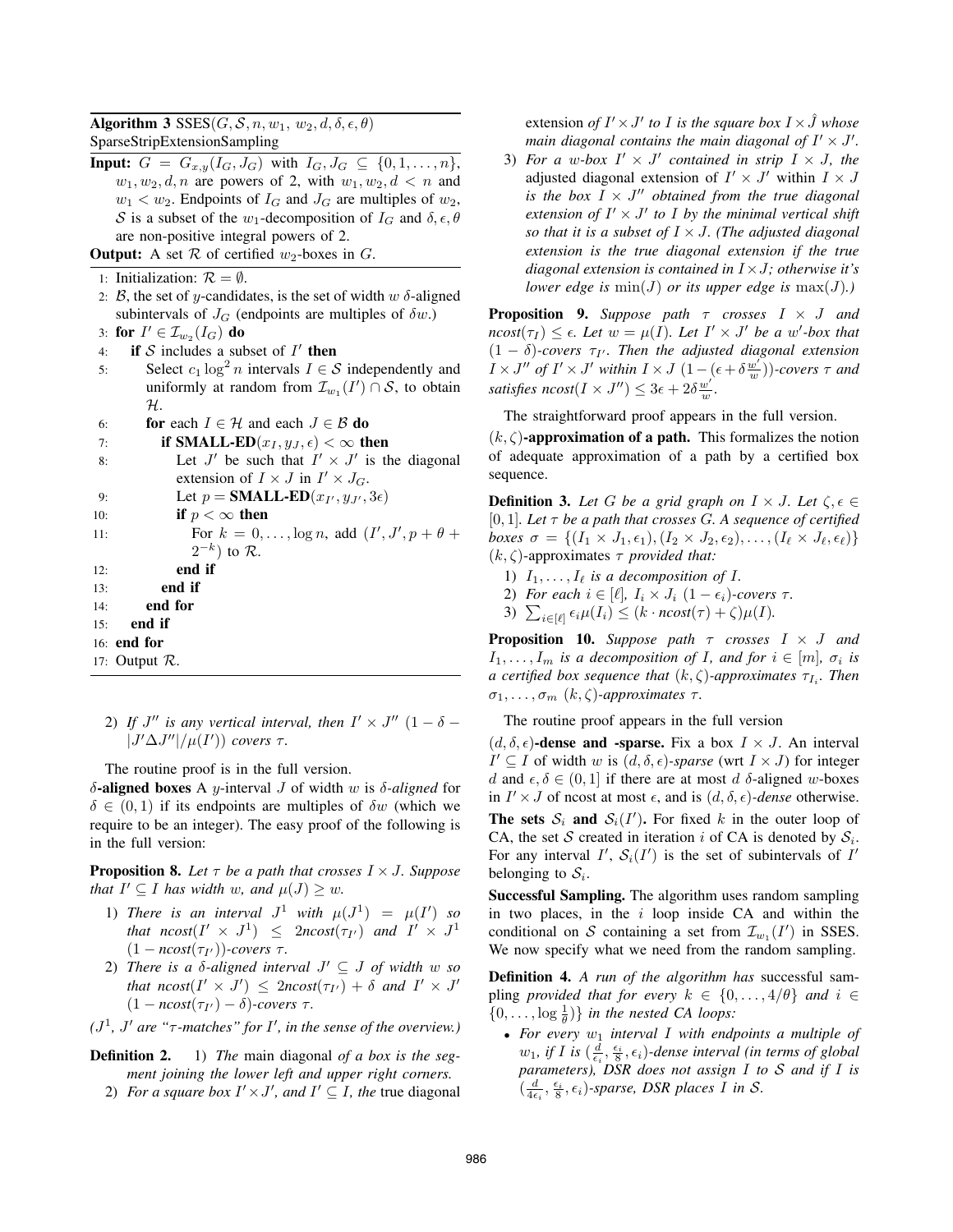• *On all calls to SSES, for every*  $w_2$  *interval I* with *endpoints a multiple of*  $w_2$ , *if*  $|W_i(I)|$  *has size at least* |S<sup>i</sup>(I)−W<sup>i</sup>(I)|/32 *then the sample* <sup>H</sup> *selected contains an element of*  $W_i(I)$ *. (Here*  $S_i(I)$  *and*  $W_i(I)$  *are that defined in the proof of Claim 14, whose definitions don't depend on the randomness used to select* H*.)*

The proof of the following (via standard tail bounds) appears in the full version:

Proposition 11. *For large enough* n*, a run of CA has* successful sampling *with probability at least*  $1 - n^{-7}$ 

We assume that coins are fixed in a way that gives successful sampling.

#### *B. Properties of the covering algorithm*

The main property of CA to be proved is:

**Theorem 12.** Let  $x, y$  be strings of length  $n, 1/n \leq \theta \leq$ 1 *be a real. Let*  $w_1, w_2, d$  *satisfy*  $w_1 \le \theta w_2, w_2 \le \frac{\theta n}{4}$ and  $1 \leq d \leq \frac{\theta n}{w_1}$ . Assume  $n, w_1, w_2, d, \theta$  are powers of  $2$ , Let R he the set of weighted hoxes obtained by running *2. Let* R *be the set of weighted boxes obtained by running*  $CA(x, y, n, w_1, w_2, d, \theta)$  *with*  $c_1 > 120$ *. Then (1) Every* (*I*  $\times$  $J, \epsilon) \in \mathcal{R}$  *is correctly certified, i.e.,*  $\Delta_{edit}(x_I, y_J) \leq \epsilon$ *, and (2) In a run that satisfies successful sampling, for every path*  $\tau$  *from the source to the sink in*  $G = G_{x,y}$  *of cost at most* θ *there is a subset of*  $\mathcal R$  *that*  $(45, 15θ)$ *-approximates*  $\tau$ *.* 

*Proof:* All boxes output are correctly certified: Each box in  $\mathcal{R}_E$  comes from SSES which only certifies boxes with at least their exact edit distance. For  $(I \times J, \epsilon) \in \mathcal{R}_D$ , there must be an I' such that  $\Delta_{\text{cdit}}(x_1, y_1) \leq \frac{3}{5} \cdot \epsilon$  and  $\Delta_{\text{ref}}(x_1, y_1) \leq \epsilon$  $\Delta_{\text{edit}}(x_I, x_I) \leq \frac{2}{5} \cdot \epsilon$  and so  $\Delta_{\text{edit}}(x_I, y_J) \leq \epsilon$ .<br>It remains to establish (2) Fix a source-sin

It remains to establish (2). Fix a source-sink path  $\tau$  of normalized cost  $\kappa$ . By Proposition 10 it is enough to show that for each  $I' \in \mathcal{I}_{w_2}$ , R contains a box sequence that (45, 15 $\theta$ )-approximates  $\tau_{I'}$ . So we fix  $I' \in \mathcal{I}_{w_2}$ .<br>The main loop (on k) of CA processes  $C$  in

The main loop (on  $k$ ) of CA processes  $G$  in overlapping boxes. Since  $\text{ncost}(\tau) \leq \theta$ , one of these boxes, which we'll call  $I \times J$ , must contain  $\tau_{I'}$ . (See the full version for a proof.) We note:

**Claim 13.** Let  $i \in \{0, \ldots, \log 1/\theta\}$ . Suppose  $I'' \in \mathcal{I}_{w_1}(I)$ *and*  $J'' \subseteq J$  *is*  $\epsilon_i/8$ *-aligned. If*  $I'' \notin S_i$  *and cost* $(I'' \times J'') \leq I''$  $\epsilon_i$  *then*  $(I'' \times J'', 5\epsilon_i) \in \mathcal{R}_D$ .

*Proof:* If  $I'' \notin S_i$  then in the call to  $DSR(G) \times$  $J$ ,  $n, w_1, d/\epsilon_i, \epsilon_i/8, \epsilon_i)$  there is an iteration of the main loop, where the selected interval  $I$  from  $\mathcal T$  is declared dense and  $\Delta_{\text{edit}}(x_{\tilde{I}}, x_{I''})$  $\begin{array}{l} 0 \leq 2\epsilon_i$ . Since  $\Delta_{\text{edit}}(x_{I'',}, y_{J''})$ <br>36. and so  $I'' \in \mathcal{X}$  and  $I'' \in \mathcal{Y}$  $\begin{cases} 0 \leq \epsilon_i, \\ 0 \leq \epsilon_i, \end{cases}$  $\Delta_{\text{edit}}(x_{\tilde{I}}, y_{J''})$ <br>DSR certifies  $\left( \begin{array}{c} 0 \leq 3\epsilon_i \text{ and so } I'' \in \mathcal{X} \text{ and } J'' \in \mathcal{Y}. \text{ Thus,} \\ \frac{I'' \vee I'' \vee I''}{I'' \cdot I''} \text{ for } i \text{ is added to } \mathcal{R}_D \end{array} \right)$ DSR certifies  $(I'' \times J'', 5\epsilon_i)$ , which is added to  $\mathcal{R}_D$ . The theorem follows from:

**Claim 14.** For an interval  $I' \in \mathcal{I}_{w_2}$ , assuming successful *sampling*  $\mathcal{R}_E$  *or*  $\mathcal{R}_D$  *contains a* (45, 15 $\theta$ )*-approximation of*  $\tau_{I'}$ .

The proof is similar to that of Claim 4, with adjustments for some technicalities.

*Proof:* Let  $\tau' = \tau_{I'}$  and  $\kappa = \text{ncost}(\tau')$ . Let  $\mathcal{I}' = I'$ . For  $I'' \in \mathcal{T}'$  let  $\kappa_{I} = \text{ncost}(\tau_{I'})$ . By Proposition  $\mathcal{I}_{w_1}(I')$ . For  $I'' \in \mathcal{I}'$ , let  $\kappa_{I''}$ <br>8 for all  $I'' \in \mathcal{I}'$  and  $\epsilon >$ =  $\text{ncost}(\tau_{I''})$ . By Proposition 8, for all  $I'' \in \mathcal{I}'$  and  $\epsilon_i \geq \kappa_{I''}$  there is an  $\epsilon_i/8$ -aligned<br>vertical interval  $I^T(I'')$  such that  $\text{recost}(I'' \vee I^T(I''))$ vertical interval  $J_i^{\tau}(I'')$ , such that  $\text{ncost}(I'' \times J_i^{\tau}(I'')) \le 2\kappa_{\text{XU}} + \epsilon_{\text{U}}/8$  and  $I'' \times J_i^{\tau}(I'')$   $(1 - \kappa_{\text{XU}} - \epsilon_{\text{U}}/8)$ -covers  $\tau_{\text{XU}}$  $2\kappa_{I''}$ <br> $\frac{1}{2}$ +  $\epsilon_i/8$  and  $I'' \times J_i^{\tau}(I'')$   $(1 - \kappa_{I''} - \epsilon_i/8)$ -covers  $\tau_{I'}$ .

Let  $s(I'')$  be the largest integer such that  $\epsilon_{s(I'')} \geq 3\kappa_{I''}$ <br>+  $\theta$  Let  $t(I'') < s(I'')$  be the largest integer such the  $\kappa + \theta$ . Let  $t(I'') \leq s(I'')$  be the largest integer such that  $I'' \leq S_{\text{CCO}}$ . (Since  $\theta n/w_1 \geq d$ ,  $S_2 = \emptyset$ , so  $t(I'')$  is well.  $I'' \notin \mathcal{S}_{t(I'')}$ . (Since  $\theta n/w_1 \geq d$ ,  $\mathcal{S}_0 = \emptyset$ , so  $t(I'')$  is well-<br>defined in the  $a(I'') = \epsilon$  (in this plays a similar role to defined.) Let  $a(I'') = \epsilon_{s(I'')}$  (this plays a similar role to  $u(I'')$  in Section II) and  $h(I'') = \epsilon_{s(I'')}$  $u(I'')$  in Section II) and  $b(I'') = \epsilon_{t(I'')}$ .<br>For all  $\epsilon_i \in [a(I'') \; b(I'')]$  negst

For all  $\epsilon_i \in [a(I''), b(I'')], \text{ncost}(I'' \times J_i^{\tau}(I'')) \le$ <br>and  $I'' \times I^{\tau}(I'')$   $(1 - \epsilon_i)$ -covers  $\tau'$ . By the defini- $\epsilon_i$  and  $I'' \times J_i^{\tau}(\tilde{I}'') \ (1 - \epsilon_i)$ -covers  $\tau'$ . By the defini-<br>tion of  $h(I'')$  and Claim 13  $\mathcal{R}_D$  contains the certified tion of  $b(I'')$  and Claim 13,  $\mathcal{R}_D$  contains the certified box  $(I'' \times J_{t(I'')}^{\tau}(I''), 5b_{I''}$  $\begin{array}{lll} \text{box} & (I \times J_{t(I'')}(I''), \text{op}_{I''}). \text{ so } h \\ \text{approximation of } \tau' & \text{provided that:} \end{array}$ ). So  $\mathcal{R}_D$  contains a  $(45, 15\theta)$ -

$$
\sum_{I'' \in \mathcal{I}'} 5b(I'') \le \frac{45}{8} \sum_{I'' \in \mathcal{I}'} a(I'')
$$
 (4)

since  $a(I'') \leq 2(3\kappa_{I''})$ <br>Next we determine  $+\kappa + \theta$ ).

Next we determine a sufficient condition that  $\mathcal{R}_E$  contain a box sequence (consisting of a single box) that  $(5, 4\theta)$ approximates  $\tau'$ . Let  $S_i(I') = S_i \cap I'$ . Interval  $I'' \in S_i(I')$ <br>is a winner for iteration i if  $\epsilon_i \geq a(I'')$ . This set of is a *winner for iteration* i if  $\epsilon_i \ge a(I'')$ . This set of<br>winners is denoted by  $W(I')$  It suffices that during iteration winners is denoted by  $W_i(I')$ . It suffices that during iteration  $i$ , the set of  $c_2 \log^2 n$  samples taken in SSES includes a i, the set of  $c_1 \log^2 n$  samples taken in SSES includes a winner I''; then since  $\Delta_{edit}(\tilde{I}'', J_i^{\tau}(I'')) \le \epsilon_i$ , the (adjusted)<br>diagonal extension  $I' \times \tilde{I}$  of  $I'' \times I^{\tau}(I'')$  will be certified diagonal extension  $I' \times \overline{J}$  of  $I'' \times J_{\tau}(\overline{I''})$  will be certified.<br>By Proposition 9  $I' \times \overline{J}$  has normalized cost at most By Proposition 9,  $I' \times \tilde{J}$  has normalized cost at most  $3\kappa + 2\epsilon_i w_1/w_2 \leq 3\kappa + 2\theta \leq 3\epsilon_i$  and it  $(1-(\kappa+\theta))$ -covers  $\tau'$ . If  $\kappa = 0$  then  $(I' \times \tilde{J})$ ,  $\kappa = 0$  is in  $\mathcal{R}_{\tau}$  by the behavior of SSES and it  $(5, 4\theta)$ -approximates  $\tau'$  $\mathcal{R}_E$  by the behavior of SSES and it  $(5, 4\theta)$ -approximates  $\tau'$ .<br>Otherwise  $\kappa > 1/n$ : so set  $k = |\log 1/k|$ . Thus  $k < \log n$ . Otherwise  $\kappa \geq 1/n$ ; so set  $k = \lfloor \log 1/\kappa \rfloor$ . Thus,  $k \leq \log n$ and  $2^{-k} \in [\kappa, 2\kappa)$ . Then  $(I' \times \tilde{J}, \text{ncost}(I' \times \tilde{J}) + \theta + 2^{-k})$ is in  $\mathcal{R}_E$  and it  $(5, 4\theta)$ -approximates  $\tau'$ .<br>
Under successful sampling if  $|\mathcal{W}_L(T)|$ 

Under successful sampling if  $|\mathcal{W}_i(I')| \geq \frac{1}{32} |\mathcal{S}_i(I') - \mathcal{W}_i(I')|$  at least one interval from  $\mathcal{W}_i(I')$  will be included  $W_i(I')$ , at least one interval from  $W_i(I')$  will be included<br>in our c<sub>1</sub> log<sup>2</sup> n samples during SSES and  $R_E$  will contain a in our  $c_1 \log^2 n$  samples during SSES and  $\mathcal{R}_E$  will contain a  $(5, 4\theta)$ -approximation of  $\tau'$  as above. So suppose this fails:

For all 
$$
i
$$
,  $|W_i(I')| < \frac{1}{32} |S_i(I') - W_i(I')|$ . (5)  
We show that this implies (4). Multiplying (5) by  $\epsilon_i$  and

summing on  $i$  yields:

$$
\sum_{I''\in\mathcal{I}'}\sum_{i:I''\in\mathcal{W}_i(I')} \epsilon_i < \frac{1}{32} \sum_{I''\in\mathcal{I}'}\sum_{i:I''\in\mathcal{S}_i(I')-\mathcal{W}_i(I')} \epsilon_i. \tag{6}
$$

 $I'' \in S_i(I') - \mathcal{W}_i(I')$  implies  $\epsilon_i < a(I'')$ . Summing the geometric series: geometric series:

$$
\sum_{i:I'' \in \mathcal{S}_i(I') - \mathcal{W}_i(I')} \epsilon_i \le 2a(I''). \tag{7}
$$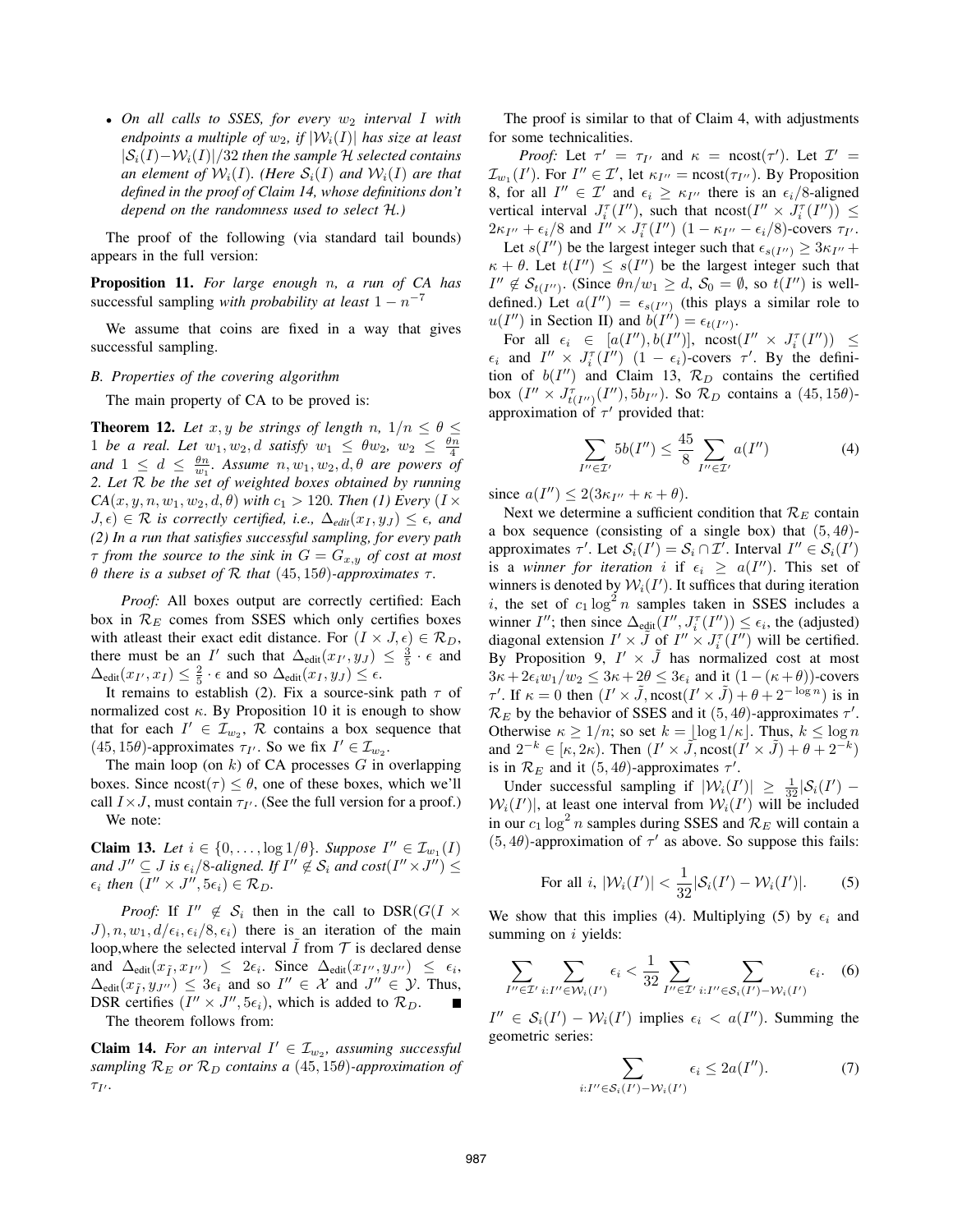Either  $a(I'') = b(I'')$  or  $a(I'') < b(I'')$ . If the latter, then  $I'' \in \mathcal{W}_i(I')$  for  $\epsilon_i = b(I'')/2$ . So:

$$
\sum_{I'' \in \mathcal{I}'} b(I'') \leq \sum_{I''} \left( a(I'') + \sum_{i:I'' \in \mathcal{W}_i(I')} 2\epsilon_i \right)
$$
  

$$
< \sum_{I''} \left( a(I'') + \frac{1}{16} \sum_{i:I'' \in \mathcal{S}_i(I') - \mathcal{W}_i(I')} \epsilon_i \right)
$$
  

$$
\leq \frac{9}{8} \sum_{I'' \in \mathcal{I}'} a(I'')
$$

which implies Equation 4. (The second inequality follows from (6) and the last inequality from (7).)

# *C. Time complexity of CA*

We write  $t(w, \epsilon)$  for the time of **SMALL-ED** $(z_1, z_2, \epsilon)$ on strings of length w. We assume  $t(w, \epsilon) \geq w$ , and that for  $k \geq 1$ , there is a constant  $c(k)$  such that for all  $\epsilon \in [0, 1]$  and all  $w > 1$ ,  $t(w, k\epsilon) \leq c(k) \cdot t(w, \epsilon) + c(k)$ . As mentioned earlier, by [4], we can use  $t(w, \epsilon) = O(w^2 \epsilon)$ .

Theorem 15. *Let* n *be a sufficiently large power of 2 and*  $\theta \in [1/n, 1]$  *be a power of 2. Let* x, y *be strings of length n. Let*  $\log n \leq w_1 \leq w_2 \leq \theta n/4$ ,  $1 \leq d \leq n$  *be powers of 2, where*  $w_1|w_2$  *and*  $w_2|n$ *, and*  $w_1/w_2 \leq \theta$ *. The size of the set* R *output by CA is*  $O((\frac{n}{w_1})^2 \log^2 n)$  *and in any run that*<br>*satisfies* successful sampling CA runs in time: *satisfies successful sampling, CA runs in time:*

$$
O\left(|\mathcal{R}|+\sum_{\substack{k=\log 1/\theta,\ldots,0\\ \epsilon=2^{-k}}}\left(\frac{\theta n^2\log n}{d\epsilon w_1^2}\cdot t(w_1,\epsilon)+\frac{\theta n^2\log^2 n}{w_1w_2\epsilon}\cdot t(w_1,\epsilon)+\frac{nd\log^2 n}{w_2\epsilon}\cdot t(w_2,\epsilon)\right)\right).
$$

*Proof:* To bound  $|R|$  note that for each choice of  $k, i$ in the outer and inner loops of CA, the set of candidate boxes of width  $w_1$  has size  $O(\frac{\theta n}{w_1} \frac{\theta n}{w_1 \epsilon_i})$ . This upper bounds the number of boxes certified by DSR. The call to SSES constructs at most one diagonal extension for each such candidate box, and each diagonal extension gives rise to at most  $O(\log n)$  certified boxes. Thus, for each  $(k, i)$  there are  $O(\frac{\theta^2 n^2 \log n}{(w_1)^2 \epsilon_i})$  certified boxes. Summing the geometric series<br>over i noting that  $\min(\epsilon_i) - \theta$  and summing over  $O(1/\theta)$  $\overline{O(\frac{w_1}{e_1})^2 \epsilon_i}}$  centrice boxes. Summing the geometric series<br>over *i*, noting that  $\min(\epsilon_i) = \theta$ , and summing over  $O(1/\theta)$ values of k gives the required bound on  $|\mathcal{R}|$ .

The steps in the algorithm that actually construct certified boxes (13 of DSR, 11 of SSES, 13 of CA) cost  $O(1)$  per box giving the first term in the time bound.

We next bound the other contributions to runtime. The outer loop of CA has  $\frac{4}{\theta} + 1$  iterations on k's. The inner loop<br>has  $1 + \log \frac{1}{\theta}$  iterations on i. Each iteration invokes DSR has  $1 + \log \frac{1}{\theta}$  iterations on i. Each iteration invokes DSR<br>and SSES on  $I \times I$  with I and I of width at most *AAn* and SSES on  $I \times J$  with I and J of width at most  $4\theta n$ .

We bound the time of a call to DSR. To distinguish between local variables of DSR and global variables of CA, we denote local input variables as  $\hat{G}, \hat{n}, \hat{w}, \hat{d}, \hat{\delta}, \hat{\epsilon}$ . For B

and  $\mathcal T$  as in DSR,  $|\mathcal B| \leq \frac{\mu(I_{\hat G})}{\hat g_{\hat m}}$  since  $\mu(I_{\hat G}) = \mu(J_{\hat G})$ . and  $\mathcal{T}$  as in DSR,  $|\mathcal{B}| \leq \frac{\mu(I_{\hat{G}})}{\hat{\delta}\hat{w}}$  since  $\mu(I_{\hat{G}}) = \mu(J_{\hat{G}})$ .<br>The main while loop of DSR repeatedly picks intervals  $I \in \mathcal{T}$  and samples  $c_0|\mathcal{B}| \frac{\log \hat{n}}{\hat{d}} \leq \frac{c_0\mu(I_{\hat{\mathcal{G}}})\log \hat{n}}{\hat{d}\hat{\delta}\hat{w}}$ <br>intervals L and tests whether  $\hat{\Delta}_{\hat{n}}(x, y, \hat{\delta}) \leq \hat{\delta}$  $\frac{\partial \hat{\delta}\hat{w}}{\partial \hat{\delta}\hat{w}}$  vertical<br>  $\leq \hat{\epsilon}$ . Each such intervals J and tests whether  $\Delta_{\text{edit}}(x_1, y_1) \leq \hat{\epsilon}$ . Each such test takes time  $t(x)$ ,  $\hat{\epsilon}$ ). This is done at most once for each test takes time  $t(\hat{w}, \hat{\epsilon})$ . This is done at most once for each of the  $\mu(I_{\hat{C}})/\hat{w}$  horizontal candidates for a total time of of the  $\mu(I_G)/\hat{w}$  horizontal candidates for a total time of  $O(\frac{\mu(I_{\hat{G}})^2 \log \hat{n}}{\hat{w}^2 \hat{\delta} \hat{d}})t(\hat{w}, \hat{\epsilon})$ . We next bound the cost of processing a pivot I. This requires testing  $\Delta_{\text{edit}}(x_I, y_J) \leq 3\hat{\epsilon}$  for  $I \in \mathcal{B}$  and  $\Delta_{\text{rel}}(x_I, x_J) \leq 2\hat{\epsilon}$  for  $I' \in \mathcal{T}$ . Each test  $J \in \mathcal{B}$  and  $\Delta_{\text{edit}}(x_I, x_{I'})$ <br>costs  $O(t(\hat{w}, \hat{\epsilon}))$  (by our ) ≤ 2 $\hat{\epsilon}$  for  $I' \in \mathcal{T}$ . Each test costs  $O(t(\hat{w}, \hat{\epsilon}))$  (by our assumption on  $t(\cdot, \cdot)$ ), and since  $|\mathcal{F}| \leq |\mathcal{B}| = \frac{\mu(I_{\hat{\alpha}})}{L}$  is processed in time  $O(\frac{\mu(I_{\hat{\alpha}})}{L(\hat{\alpha})}t(\hat{w}, \hat{\epsilon}))$  $|T| \leq |\mathcal{B}| = \frac{\mu(I_{\hat{G}})}{w\delta}$ , *I* is processed in time  $O(\frac{\mu(I_{\hat{G}})}{w\delta})$ .<br>This is multiplied by the number of intervals declare  $|\mathcal{T}| \leq |\mathcal{B}| = \frac{\mu(I_{\hat{G}})}{\hat{w}\hat{\delta}}, I$  is processed in time  $O(\frac{\mu(I_{\hat{G}})}{\hat{w}\hat{\delta}}t(\hat{w}, \hat{\epsilon}))$ .<br>This is multiplied by the number of intervals declared dense, which we now upper bound. If  $I$  is declared dense then at the end of processing I,  $\mathcal X$  is removed from  $\mathcal T$ . This ensures  $\Delta_{\text{edit}}(I, I') > 2\epsilon$  for any two intervals  $I, I'$  declared<br>dense. By the triangle inequality the sets  $B(I) - I I \in$ dense. By the triangle inequality the sets  $\mathcal{B}(I) = \{J \in$ B;  $\Delta_{\text{edit}}(x_I, y_J) \leq \epsilon$  are disjoint for different pivots. By successful sampling, for each pivot *I*,  $|\mathcal{B}(I)| \geq \frac{\hat{d}}{4}$ , and successful sampling, for each pivot I,  $|\mathcal{B}(I)| \geq \frac{d}{4}$ , and thus at most  $|\mathcal{B}|/(\hat{d}/4) = \frac{4\mu(I_{\hat{G}})}{\hat{d}\hat{\delta}\hat{w}}$  intervals are declared dense, so all intervals declared dense are processed in time  $O(\frac{\mu(I_{\hat{G}})^2}{\hat{w}^2\hat{d}\hat{\delta}^2})$  $\frac{\partial^{\mu} (I_{\hat{G}})^2}{\partial \hat{g}^2}$  )  $t(\hat{w}, \hat{\epsilon})$ .<br>The time for

The time for dense/sparse classification of intervals and for processing intervals declared dense is at most  $O(\frac{\mu(I_{\hat{G}})^2 \log \hat{n}}{\hat{w}^2 \hat{d}\hat{\delta}^2})t(\hat{w}, \hat{\epsilon})$ . During iteration i of the inner loop of CA, the local variables of DSR are set as  $\hat{n} = n$ ,<br> $u(L_0) \leq A \theta n$ ,  $\hat{u} = u_L$ ,  $\hat{d} = d/\epsilon$ ,  $\hat{\delta} = \epsilon / 8$ . Substituting  $\mu(I_{\hat{G}}) \leq 4\theta n$ ,  $\hat{w} = w_1$ ,  $\hat{d} = d/\epsilon_i$ ,  $\hat{\delta} = \epsilon_i/8$ . Substituting<br>these generators vialde time  $O(\theta^2 n^2 \log n)$  is  $w_i > 0$ . Multithese parameters yields time  $O(\frac{\theta^2 n^2 \log n}{(w_1)^2 d\epsilon_i}) t(w_1, \epsilon_i)$ . Multi-<br>plying by the  $O(1/\theta)$  iterations on k gives the first summand plying by the  $O(1/\theta)$  iterations on k gives the first summand<br>of the theorem of the theorem.

Next we turn to SSES. The local input variables  $n, w_1, w_2, S, \theta$  are set to their global values so we denote them without  $\hat{ }$ . The other local input variables are denoted as  $\hat{G}, \hat{d}, \hat{\delta}, \hat{\epsilon}$ . The local variable B has size  $\frac{\mu(I_{\hat{G}})}{\hat{\delta}w_1}$ . By successful sampling, we assume that on every call, every interval in  $\overline{S}$  is  $(\hat{d}, \hat{\delta}, \hat{\epsilon})$ - sparse. The outer loop<br>enumerates the  $u(I_{\delta})/u_{\delta}$  intervals  $I'$  of  $\mathcal{T}$   $(I_{\delta})$ . We enumerates the  $\mu(I_{\hat{G}})/w_2$  intervals I' of  $\mathcal{I}_{w_2}(I_{\hat{G}})$ . We select H to be  $c_1 \log^2 n$  random subsets from subsets of I' belonging to S. For each  $I \in \mathcal{H}$  and  $J \in \mathcal{B}$ , we call **SMALL-ED** $(x_I, y_J, \hat{\epsilon})$ , taking time  $t(w_1, \hat{\epsilon})$ . The total time of all tests is  $O(\frac{\mu(I_G^2)^2 \log^2 n}{\hat{\delta}w_1w_2})$  $\frac{\partial}{\partial \hat{\delta}w_1w_2}^{i^2 \log^2 n}$ )t $(w_1, \hat{\epsilon})$ . Using  $\hat{d} = d/\epsilon_i$ ,  $\hat{\delta} = \epsilon_i/8$  and  $\hat{\epsilon} = \epsilon_i$  from the *i*th call to SSES gives  $O(\theta^2 n^2 \log^2 n) t(\omega - \epsilon)$ . Multiplying by the  $O(1/\theta)$  iterations  $O(\frac{\theta^2 n^2 \log^2 n}{\epsilon_i w_1 w_2}) t(w_1, \epsilon_i)$ . Multiplying by the  $O(1/\theta)$  iterations on k gives the second summand in the theorem.

Assuming successful sampling, all intervals in the set  $S$ passed from DSR to SSES are  $(\hat{d}, \hat{\delta}, \hat{\epsilon})$ -sparse. Therefore,<br>for each sampled L at most  $\hat{d}$  intervals L are within  $\hat{\epsilon}$  of for each sampled I, at most  $\hat{d}$  intervals  $\hat{J}$  are within  $\hat{\epsilon}$  of  $I$ . For each of these we do a diagonal extension of  $I \times I$ I. For each of these we do a diagonal extension of  $I \times J$ to a  $w_2$ -box  $I' \times J'$ , and call **SMALL-ED** $(x_I, y_{J'}, 3\hat{\epsilon})$  at cost  $O(t(w_2, \hat{\epsilon}))$  for each call. The number of such calls cost  $O(t(w_2, \hat{\epsilon}))$  for each call. The number of such calls is  $O(\frac{\mu (I_{\hat{G}}) \hat{d} \log^2 n}{w_2})$ . Using the parameter  $\hat{d} = d/\epsilon_i$  in the *i*th call of the inner iteration of CA, we get a cost of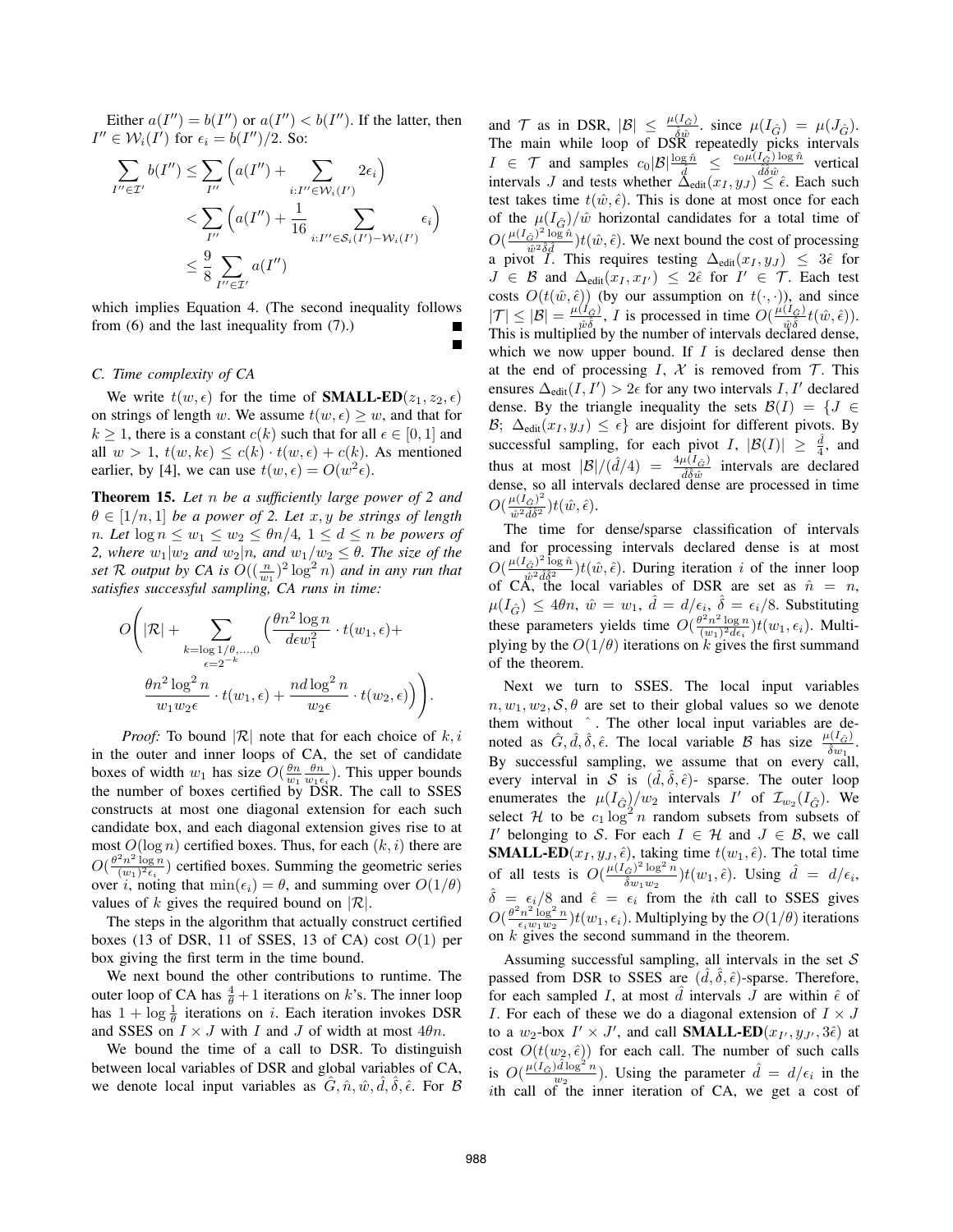$O(\frac{\theta nd \log^2 n}{\epsilon_i w_2}) t(w_2, \epsilon_i)$  and multiplying by the  $O(1/\theta)$  gives the third summand in the theorem.

Choosing the parameters to minimize the maximum term in the time bound, subject to the restrictions of the theorem and using  $t(w, \epsilon) = O(\epsilon w^2)$  we have:

**Corollary 16.** *For all sufficient large n, and for*  $\theta \ge n^{-1/5}$ (both powers of 2) choosing  $w_1$ ,  $w_2$ , and  $d$  to be the *largest powers of two satisfying:*  $w_1 \leq \theta^{-2/7} (n)^{1/7}$ ,  $w_2 \leq$  $\theta^{1/7}(n)^{3/7}$ *, and*  $d \leq \theta^{3/7}(n)^{2/7}$ *, with probability at least*  $1 - n^{-1/7}$ , CA runs in time  $O(n^{12/7} \theta^{4/7})$ *, and outputs the set*  $\mathcal{R}$  *of size at most*  $\tilde{O}(n^{12/7}\theta^{4/7})$ *.* 

# IV. MIN-COST PATHS IN SHORTCUT GRAPHS

We now describe the second phase of our algorithm, which uses the set  $R$  output by CA to upper bound  $d_{edit}(x, y)$ . A *shortcut graph* on vertex set  $\{0, \ldots, n\} \times$  $\{0,\ldots,n\}$  consists of the H and V edges of cost 1, together with an arbitrary collection of *shortcut* edges  $(i, j) \rightarrow (i', j')$ <br>where  $i < i'$  and  $j < i'$  also denoted by  $e_{i, j}$  where where  $i < i'$  and  $j < j'$ , also denoted by  $e_{I,J}$  where  $I = \{i, \ldots, i'\}$  and  $J = \{j, \ldots, j'\}$ , along with their costs.<br>A certified graph (for x, y) is a shortcut graph where every A *certified graph* (for  $x, y$ ) is a shortcut graph where every shortcut edge  $e_{I,J}$  has cost at least  $d_{\text{edit}}(x_I, y_J)$ . The min cost path from  $(0, 0)$  to  $(n, n)$  in a certified graph upper bounds  $d_{\text{edit}}(x, y)$ . The second phase algorithm uses  $\mathcal{R}$  to construct a certified graph, and computes the min cost path to upper bound on  $d_{\text{edit}}(x, y)$ .

A certified box  $(I \times J, \kappa)$  corresponds to the  $e_{I,J}$  with cost  $\kappa\mu(I)$ . (In the certified graph we use non-normalized costs.) However, the certified graph built from  $R$  in this way may not have a path of cost  $O(d_{edit}(x, y) + \theta n)$ . We need a modified conversion of  $(I \times J, \kappa)$ . If  $\kappa \geq 1/2$  we add no shortcut. Otherwise  $(I \times J, \kappa)$  converts to the edge  $e_{I,J'}$  with cost  $3\kappa\mu(I)$  where J' is obtained by shrinking J:<br>  $\min(I') = \min(I) + \ell$  and  $\max(I') = \max(I') - \ell$  where  $\min(J') = \min(J) + \ell$  and  $\max(J') = \max(J') - \ell$  where  $\ell = |\kappa u(I)|$ . By Proposition 5, this is a certified edge. Call  $\ell = |\kappa \mu(I)|$ . By Proposition 5, this is a certified edge. Call the resulting graph  $\tilde{G}$ . The following straightforward claim is proved in the full version:

**Lemma 17.** Let  $\tau$  be a path from source to sink in  $G_{x,y}$ . If  $\mathcal{R}$ *contains a sequence* <sup>σ</sup> *that* (k, θ)*-approximates* <sup>τ</sup> *then there is a source-sink path*  $\tau'$  *in*  $\widetilde{G}$  *that consists of the shortcuts corresponding to* σ *together with some H and V edges with contains a sequence*  $\sigma$  *that*  $(\kappa, \theta)$ -*app*<br>*is a source-sink path*  $\tau'$  *in*  $\tilde{G}$  *that co*<br>*corresponding to*  $\sigma$  *together with sor*<br> $cost_{\tilde{G}}(\tau') \leq 5(k \cdot cost_{G_{x,y}}(\tau) + \theta n)$ .

**Computing the min-cost.** We present an  $O(n+m \log(mn))$ algorithm to find a min cost source-sink path in a shortcut graph  $\tilde{G}$  with m shortcuts. It's easier to switch to the maxbenefit problem: Let  $\widetilde{H}$  be the same graph with cost  $c_e$  of  $e = (i, j) \rightarrow (i', j')$  replaced by *benefit*  $b_e = (i'-i) + (j'-i)$ <br>  $\rightarrow$  (so H and V edges have benefit 0). The min-cost path  $j$ )−c<sub>e</sub>, (so H and V edges have benefit 0). The min-cost path of  $\widetilde{G}$  is 2n minus the max-benefit path of  $\widetilde{H}$ . To compute the max-benefit path of  $\widetilde{H}$ , we use a binary tree data structure max-benefit path of  $\widetilde{H}$ , we use a binary tree data structure with leaves  $\{1,\ldots,n\}$ , where each node v stores a number  $b_v$ , and a collection of lists  $L_1, \ldots, L_n$ , where  $L_i$  stores pairs  $(e, q(e))$  where the head of e has x-coordinate i and  $q(e)$  is the max benefit of a path that ends with  $e$ .

We proceed in  $n - 1$  rounds. Let the set  $A_i$  consist of all the shortcuts whose tail has  $x$ -coordinate  $i$ . The preconditions for round  $i$  are: (1) for each leaf  $j$ , the stored value  $b_j$  is the max benefit path to  $(i, j)$  that includes a shortcut whose head has y-coordinate  $j$  (or 0 if there is no such path), (2) for each internal node  $v$ ,  $b_v = \max\{b_i : j$  is a leaf in the subtree of v, and (3) for every edge  $e = (i', j') \rightarrow (i'', j'')$  with  $i' < i$ , the value  $g(e)$  has been computed and  $(e, g(e))$  is in list  $L_{ij}$ . During  $q(e)$  has been computed and  $(e, q(e))$  is in list  $L_{i}v$ . During<br>round *i* for each shortcut  $e = (i, i) \rightarrow (i', i')$  in  $A \cdot q(e)$ round i, for each shortcut  $e = (i, j) \rightarrow (i', j')$  in  $A_i, q(e)$ <br>equals the may of  $h + h$  over tree leaves in with  $j \leq i$ equals the max of  $b_v + b_e$  over tree leaves v with  $v \leq j$ . This can be computed in  $O(\log n)$  time as max  $b_v + b_e$ , over  $\{j\}$  union the set of left children of vertices on the root-to- $j$  path that are not themselves on the path. Add  $(e, q(e))$  to list  $L_{i'}$ . After processing  $A_i$ , update the binary<br>tree: for each  $(e, q(e)) \in L_{i'}$ , let i be the ucoordinate tree: for each  $(e, q(e)) \in L_{i+1}$ , let j be the y-coordinate of the head of  $e$  and for all vertices  $v$  on the root-to- $i$ path, replace  $b_v$  by  $\max(b_v, q(e))$ . The tree then satisfies the precondition for round  $i + 1$ . The output of the algorithm is  $b_n$  at the end of round  $n-1$ . It takes  $O(n)$  time to set up the data structure,  $O(m \log m)$  time to sort the shortcuts, and  $O(\log n)$  processing time per shortcut (computing  $q(e)$ and later updating the data structure).

## V. SUMMING UP AND SPEEDING UP

To summarize, the algorithm  $GAP-UB_{\theta}$  runs CoveringAlgorithm of Section III, converts the output into a shortcut graph, and runs the min-cost path algorithm of Section IV. By Corollary 16, and the quasilinear runtime (in the number of shortcuts) of the min-cost path algorithm, the algorithm **GAP-UB** $_{\theta}$  runs in time  $\tilde{O}(n^{12/7}\theta^{4/7})$ . The construction of the main algorithm ED-UB from GAP-UB is standard:

*Proof of Theorem 1 from Theorem 2:* Given  $GAP-UB_{\theta}$ , we construct ED-UB: Run the aforementioned exact algorithm of [3] with runtime  $O(n + k^2)$  time on instances of edit distance k, for  $O(n + n^{2-2/5})$  time. If it terminates then it outputs the exact edit distance. Otherwise, the failure to terminate implies  $d_{\text{edit}}(x, y) \geq n^{4/5}$ . Now run  $\mathbf{GAP\text{-}UB}_{\theta_j}(x, y)$  for  $\theta_j = (1/2)^j$  for  $j = \{0, \ldots, \frac{\log n}{5}\}$ <br>and output the minimum of all upper bounds obtained and output the minimum of all upper bounds obtained. Let j be the largest index with  $\theta_j n \geq d_{\text{edit}}(x, y)$  (such an index exists since  $j = 0$  works). The output is at most  $840\theta_j n \le 1680d_{\text{edit}}(x, y)$ . We run at most  $O(\log n)$ iterations, each with runtime  $\tilde{O}(n^{2-2/7})$ .

Speeding up the algorithm. The runtime of ED-UB is dominated by the cost of **SMALL-ED** $(z_1, z_2, \epsilon)$  on pairs of strings of length  $w \in \{w_1, w_2\}$ . We use Ukkonen's algorithm [4] with  $t(w, \epsilon) = O(w^2 \epsilon)$ . In the full paper we describe a revised algorithm  $ED-UB_1$ , replacing the Ukkonen's algorithm with ED-UB. This worsens the approximation factor (roughly multiplying it by the approximation factor of ED-UB) but improves runtime. The internal parameters